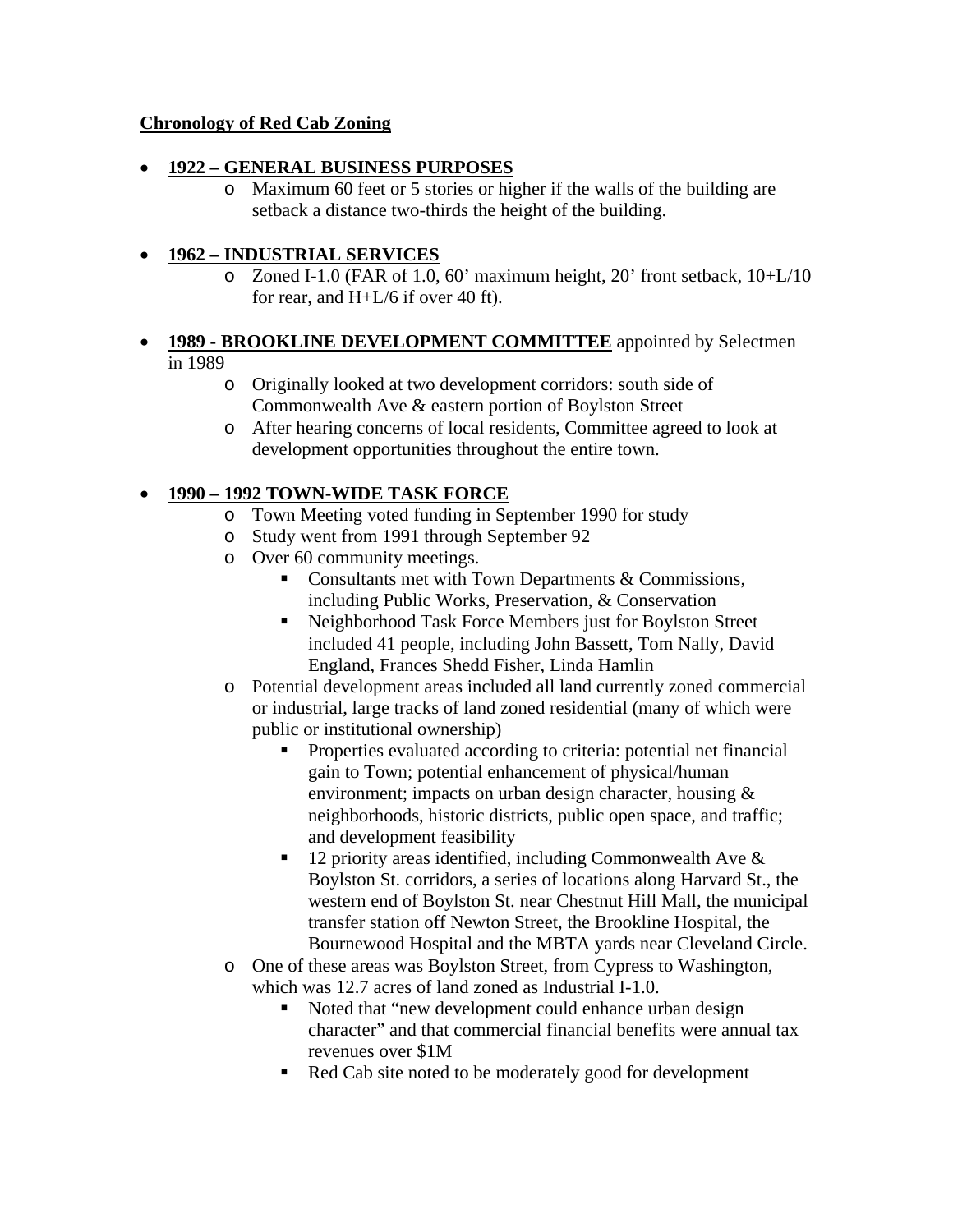- Design Guidelines included not exceeding 45; within 50' of residential property line; 20' rear setback; 70' height or less, but minimum of 45' at the Boylston Street sidewalk edge
- o Compromise warrant article passed at Fall 1992 TM

# • **FALL 1992 TM – MORE DISCUSSION WAS NEEDED**

- Goal of zoning change because areas were "zoned in a manner which was attracting development which was very incompatible with the character of the town. For example, the current industrial zoning on Boylston Street between Washington Street and Cypress Street has continued to attract uses which detract from the character of this important "gateway" area to Brookline Village and generate only a fraction of the tax revenues that more attractive development projects would generate."……. "In many instances where lower FARs (FAR 1) have shaped development – the result has been an unattractive suburban strip pattern of development with predominantly single story commercial buildings surrounded by large parking areas. In addition to their generally unattractive urban design character, these predominantly auto-oriented retail businesses generate very significant levels of traffic in the town's neighborhoods and produce relatively low tax revenues."
- Selectmen  $&$  PB voted yes (with some changes), Advisory voted on two small areas, but not on the others. Advisory did not vote favorably for Boylston area nor reduced parking requirements.
- Development Committee withdrew articles that were not voted favorably by Advisory

# • **FALL 1993 TM – COMPROMISE!**

- Refers to several neighborhood task force meetings between '92 and '93 Town Meetings
- Planning Board Recommendation refers to "Citizen Petition for map changes", and Planning Board agreed to incorporate Bassett's G-1.0 at Lincoln as part of compromise to comprehensive rezoning
- Advisory report noted that the majority was persuaded to support the citizens' petition for Boylston because it: (1) was better to have the entire Cameron Street area residential; and (2) was better to not upzone the Lincoln school and the Brigham Surgical Group buildings
- Guideline attached to TM article stated that "Guideline related to Red Cab property is still under discussion", but that buildings should not exceed 45' within 50' of an adjacent residential property line
- Boylston area upzoning passed TM unanimously with 1 abstention.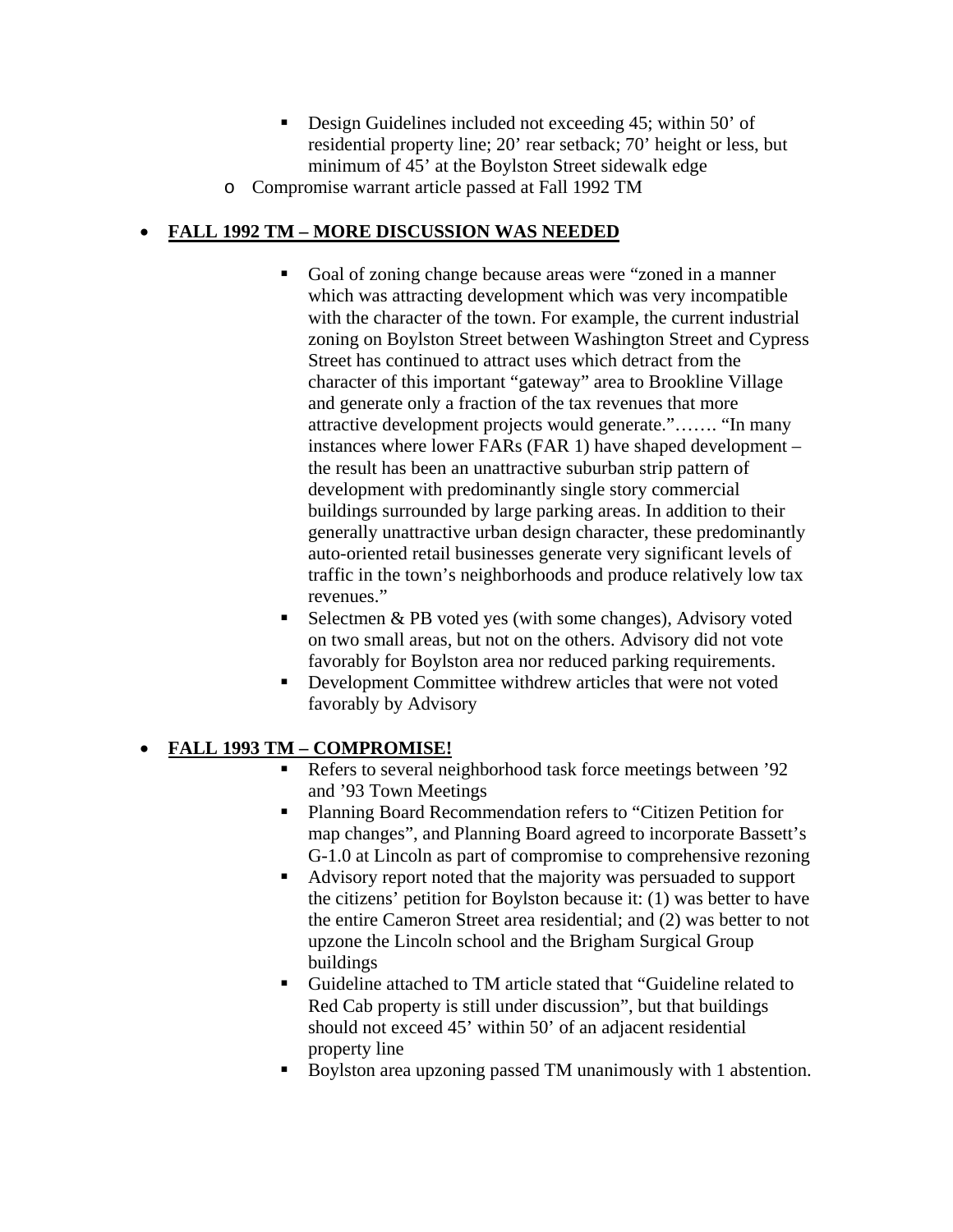- **2006-2009**
- **Leggat McCall contacted EDAB in May 2006**
- Joint EDAB & neighborhood meeting with 50 residents, ending in applause
- 2007 Town meeting vote to allow Selectmen to sell Town-owned parcel at end of Kerrigan Place
- **Agreement for Tax Certainty**
- Permitting commenced
- 2008 Following Design Advisory Team (DAT) work, Planning Board sent team back to DAT for further refinement
- **RFP** for Town-owned parcel & permitting of Legatt-McCall plan
- Approved by Planning Board & Board of Appeals
- Special permit and appeal occurred in September; suit dropped April 15, 2009

#### • **2010**

- 2010 special permit expired March 15, 2010
- Warrant Article 14 passed with sunset provision added via Advisory Committee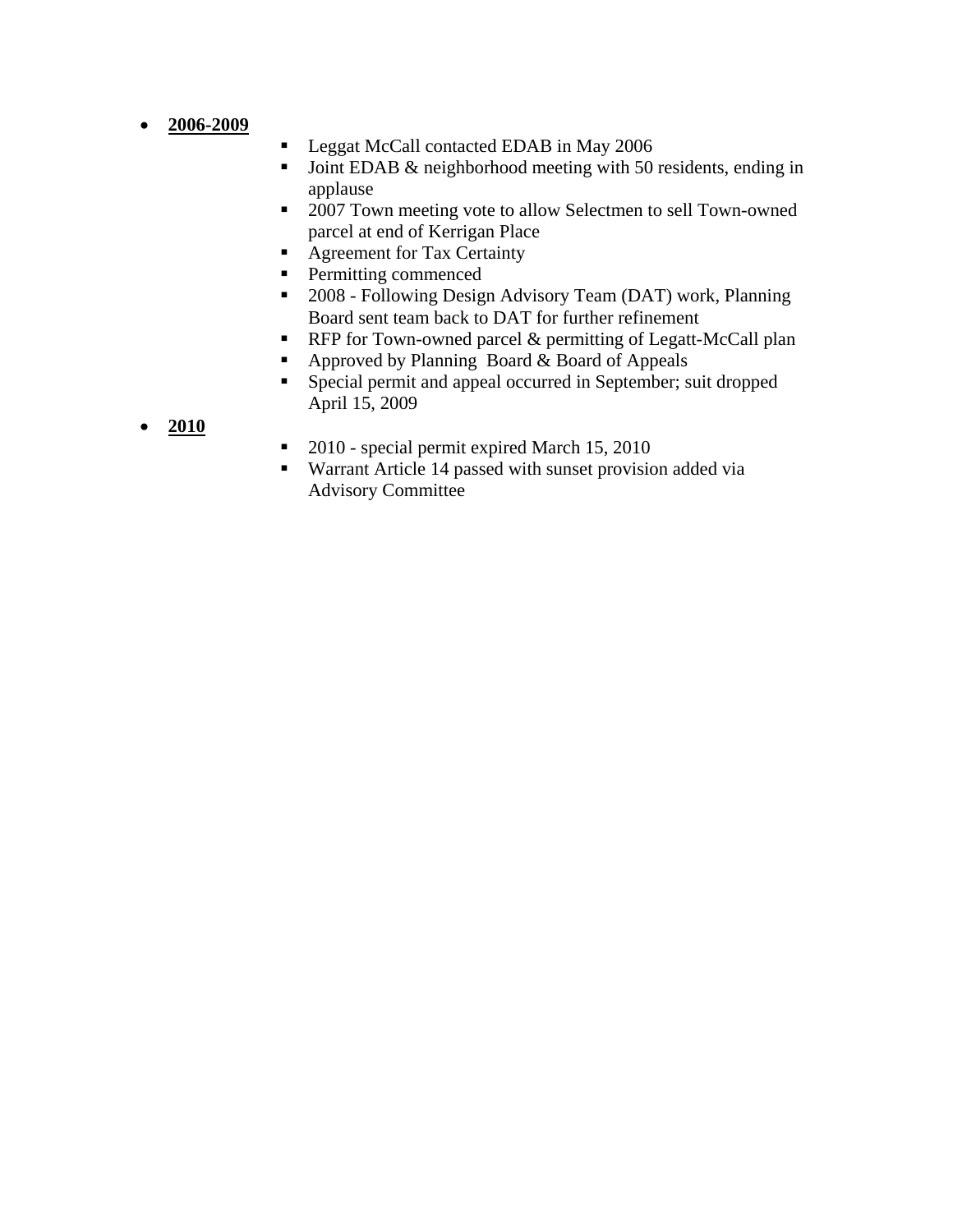| Zoning Item                                                 |                                       | Pre-1993 Zoning                                                                                                                                | Post 1993-Zoning                                                                                                                                                                                                                             | <b>Warner Amendment</b>                                                             | 2010 Temporary        |  |  |  |  |
|-------------------------------------------------------------|---------------------------------------|------------------------------------------------------------------------------------------------------------------------------------------------|----------------------------------------------------------------------------------------------------------------------------------------------------------------------------------------------------------------------------------------------|-------------------------------------------------------------------------------------|-----------------------|--|--|--|--|
|                                                             |                                       | $I-1.0$                                                                                                                                        | $G-2.0$                                                                                                                                                                                                                                      | $G-2.0$                                                                             | Zoning                |  |  |  |  |
|                                                             |                                       |                                                                                                                                                |                                                                                                                                                                                                                                              |                                                                                     | $G-1.0$               |  |  |  |  |
|                                                             | Max. Floor Area Ratio (FAR)           | 1.0                                                                                                                                            | 2.0                                                                                                                                                                                                                                          | 2.0                                                                                 | 1.0                   |  |  |  |  |
| <b>Allowable Uses</b><br>(as of right or by special permit) |                                       | Multifamily,<br>entertainment center,<br>retail, office, auto<br>uses (excluding car<br>wash), research labs,<br>mortuary, industrial<br>uses. | 2- and 3- family, multifamily, life care facilities, lodging and hotel, entertainment<br>center, health club, retail, office, auto uses (excluding car wash and outdoor auto<br>sales/rentals), research labs (excluding biolabs), mortuary. |                                                                                     |                       |  |  |  |  |
| Maximum                                                     | <b>Without Public Benefits</b>        | 40                                                                                                                                             | 45                                                                                                                                                                                                                                           | 40                                                                                  |                       |  |  |  |  |
| Height<br>(feet)                                            | <b>With Public Benefits</b>           | N/A                                                                                                                                            | 60' only where 50' from<br>centerline of railroad<br>tracks or Boylston Street<br>Playground.                                                                                                                                                | 55' only where bldg is at<br>least 64' from the MBTA<br>property line. <sup>1</sup> | N/A                   |  |  |  |  |
| Minimum                                                     | Front <sup>3</sup>                    | 20                                                                                                                                             | $\Omega$                                                                                                                                                                                                                                     |                                                                                     |                       |  |  |  |  |
| Setbacks <sup>2</sup>                                       | Side                                  | $\overline{0}$                                                                                                                                 |                                                                                                                                                                                                                                              |                                                                                     |                       |  |  |  |  |
| (feet)                                                      | $Rear^4$                              | $10 + L/10$                                                                                                                                    |                                                                                                                                                                                                                                              |                                                                                     |                       |  |  |  |  |
|                                                             | <b>From MBTA Tracks</b>               | N/A                                                                                                                                            |                                                                                                                                                                                                                                              | 30 <sup>5</sup>                                                                     |                       |  |  |  |  |
| Parking $-$                                                 | Per 1 bdrm unit                       | 1.6 spaces                                                                                                                                     | 2 spaces                                                                                                                                                                                                                                     |                                                                                     |                       |  |  |  |  |
| Residential                                                 | Per $2+$ bdrm unit                    | 1.8 spaces                                                                                                                                     | 2.3 spaces                                                                                                                                                                                                                                   |                                                                                     |                       |  |  |  |  |
| Parking $-$                                                 | <b>Public Assembly</b>                | 1 space per 4 seats                                                                                                                            | 1 space per 5 seats                                                                                                                                                                                                                          |                                                                                     | 1 space per 4 seats   |  |  |  |  |
| Commercial                                                  | Institutional                         | 1 space per $450$ sq ft                                                                                                                        | 1 space per 550 sq ft                                                                                                                                                                                                                        |                                                                                     | 1 space per 450 sq ft |  |  |  |  |
|                                                             | Grnd Flr Retail/Gen Office            | 1 space per 200 sq ft                                                                                                                          | 1 space per 350 sq ft                                                                                                                                                                                                                        | 1 space per 200 sq ft                                                               |                       |  |  |  |  |
|                                                             | 2 <sup>nd</sup> Flr Retail/Gen Office | 1 space per 400 sq ft                                                                                                                          | 1 space per 600 sq ft                                                                                                                                                                                                                        |                                                                                     | 1 space per 400 sq ft |  |  |  |  |
|                                                             | <b>Medical Office</b>                 | space per 200 sq ft                                                                                                                            | 1 space per 250 sq ft                                                                                                                                                                                                                        |                                                                                     | 1 space per 200 sq ft |  |  |  |  |
|                                                             | Industrial                            | 1 space per 800 sq ft                                                                                                                          |                                                                                                                                                                                                                                              |                                                                                     |                       |  |  |  |  |
|                                                             | Warehouse/Other                       | 1 space per $1200$ sq ft                                                                                                                       |                                                                                                                                                                                                                                              |                                                                                     |                       |  |  |  |  |

<span id="page-3-0"></span><sup>&</sup>lt;sup>1</sup> Further, the massing of this additional height can be no wider than 194 feet in length.

<span id="page-3-1"></span> $2^2$  Note that all setbacks can be reduced by special permit.

 $3$  Entrance to garage or covered vehicular passageway facing street to which it has access shall be at least 20' from street lot line.

<span id="page-3-4"></span><span id="page-3-3"></span><span id="page-3-2"></span> $4^4$  L is the length of the building facing the rear lot line. See Sec. 5.40 for uneven heights or alignments, where portions of the building can encroach this setback.

 $<sup>5</sup>$  At least 50% of the area within this setback must be landscaped open space.</sup>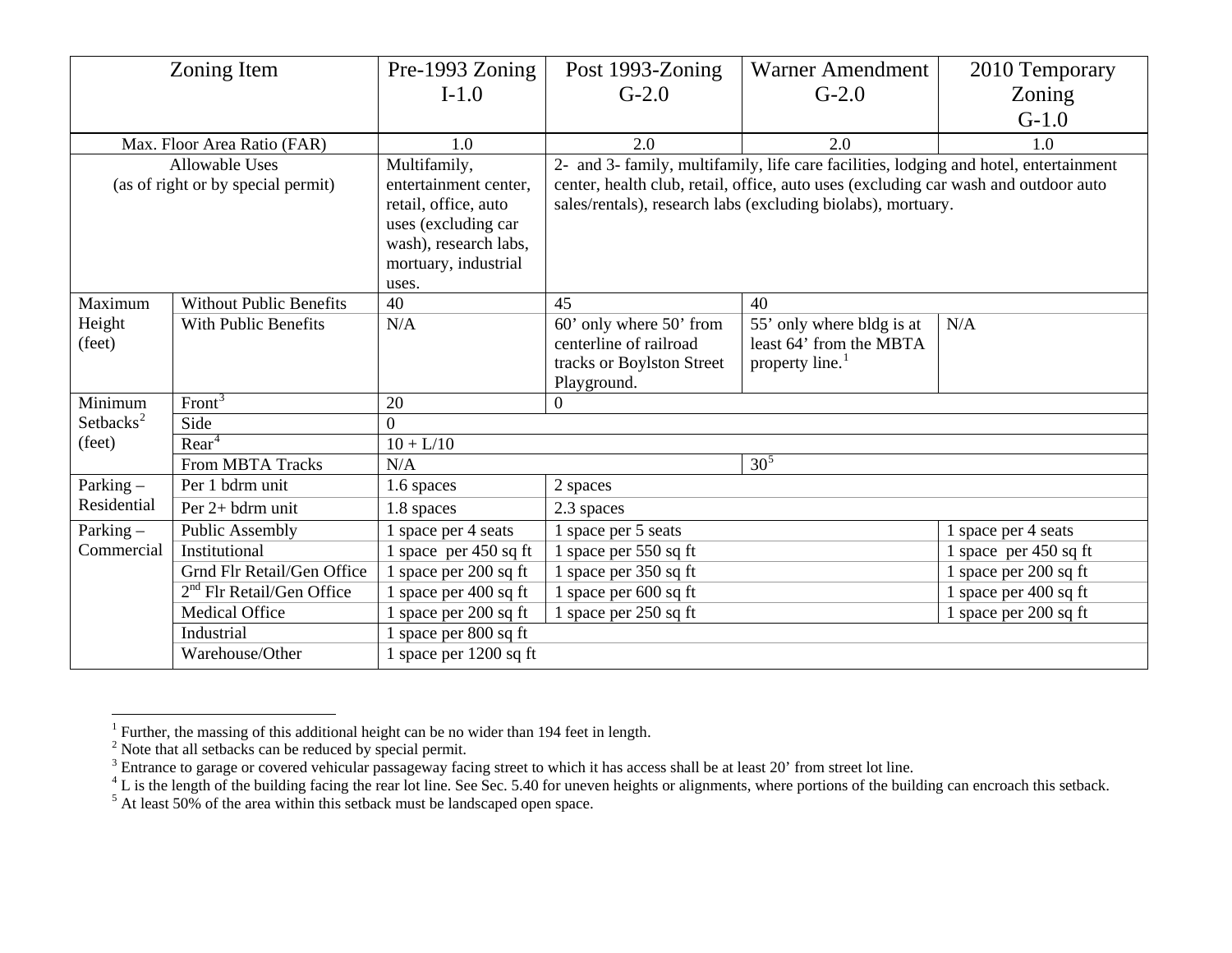# EXISTING BUILDING NORTH TO SOUTH PROFILE

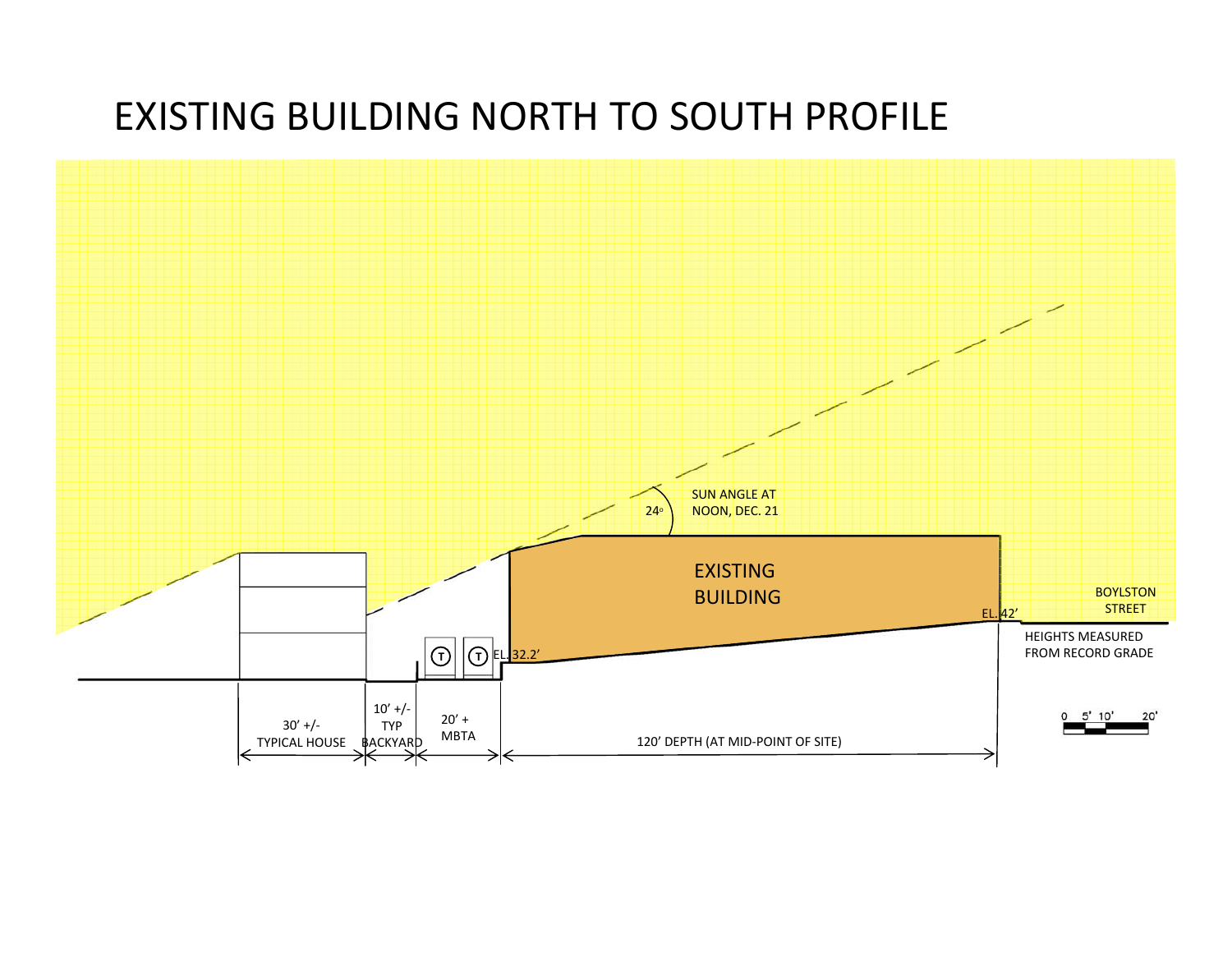# LEGATT McCALL BUILDING NORTH TO SOUTH PROFILE

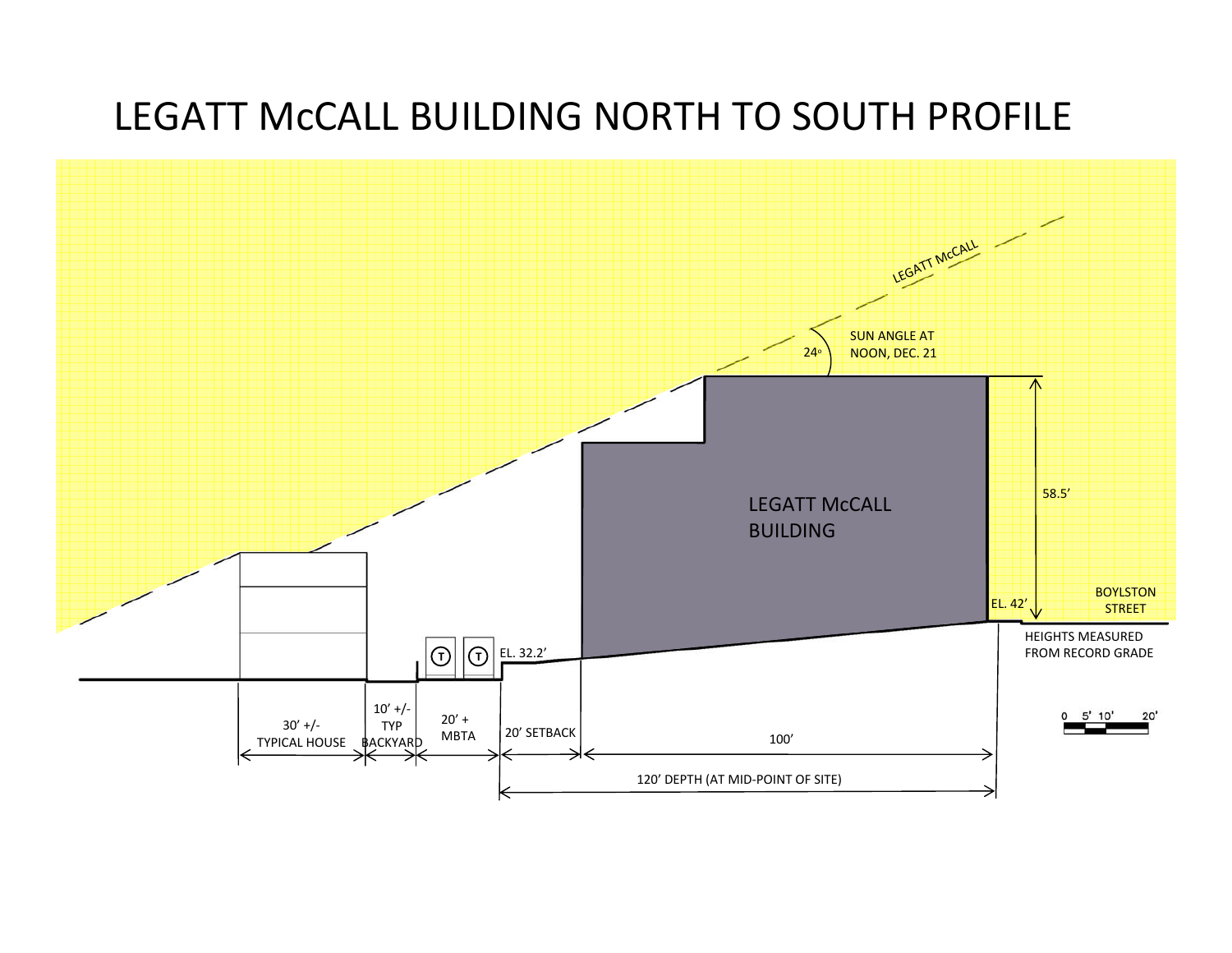# ARTICLE 14 & AMENDMENT NORTH TO SOUTH PROFILE

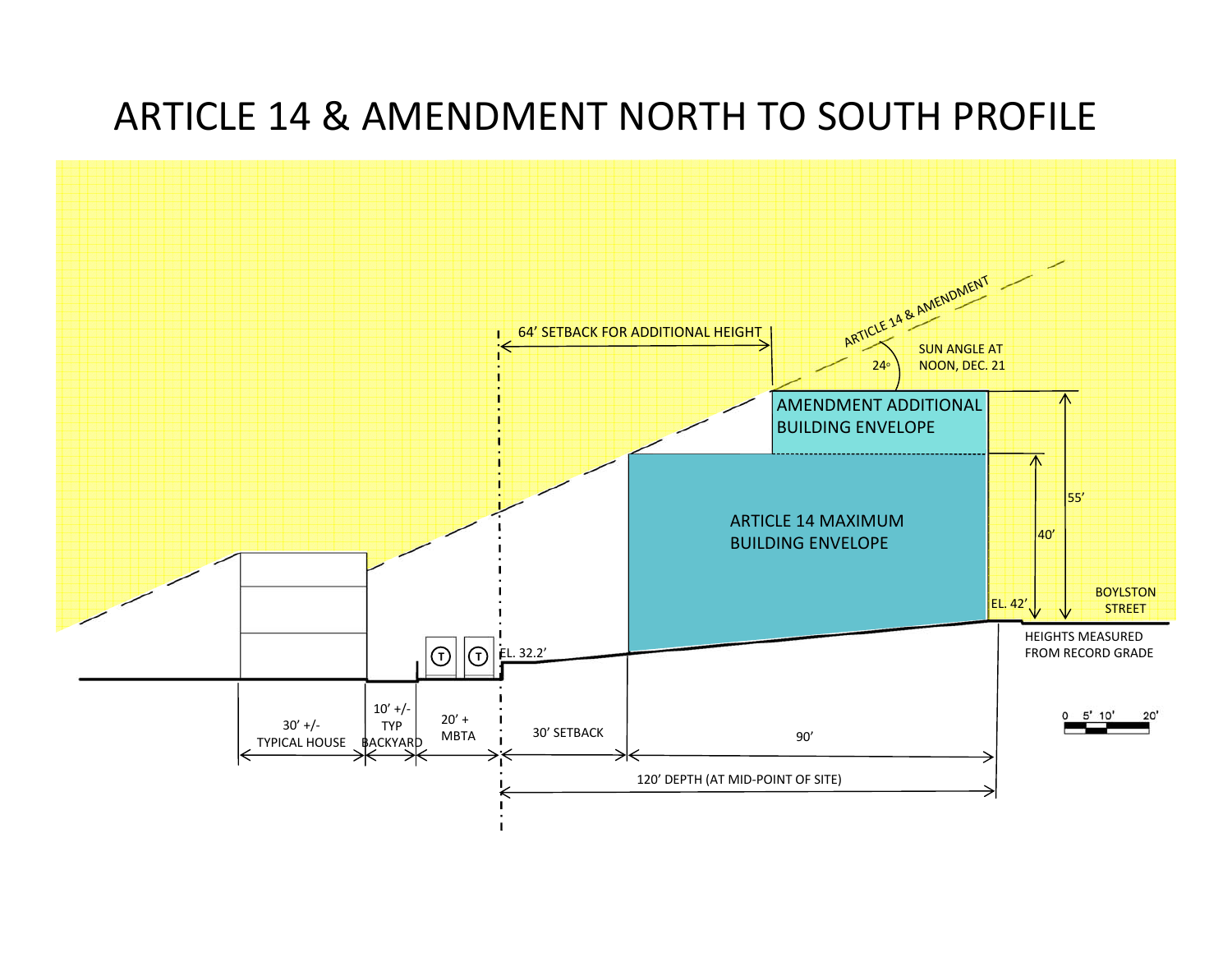# SHADOW COMPARISON

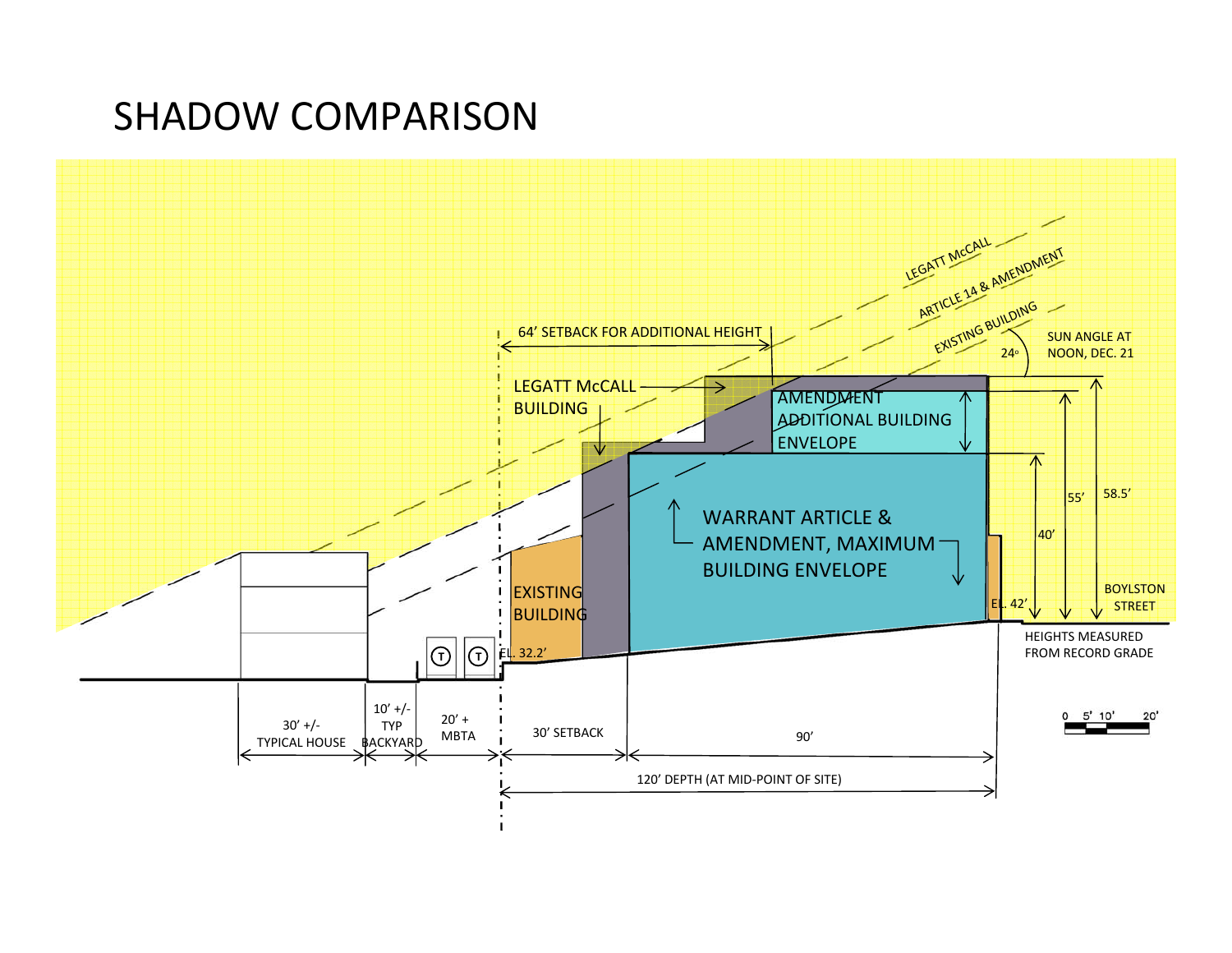# EYE LEVEL VIEW COMPARISON

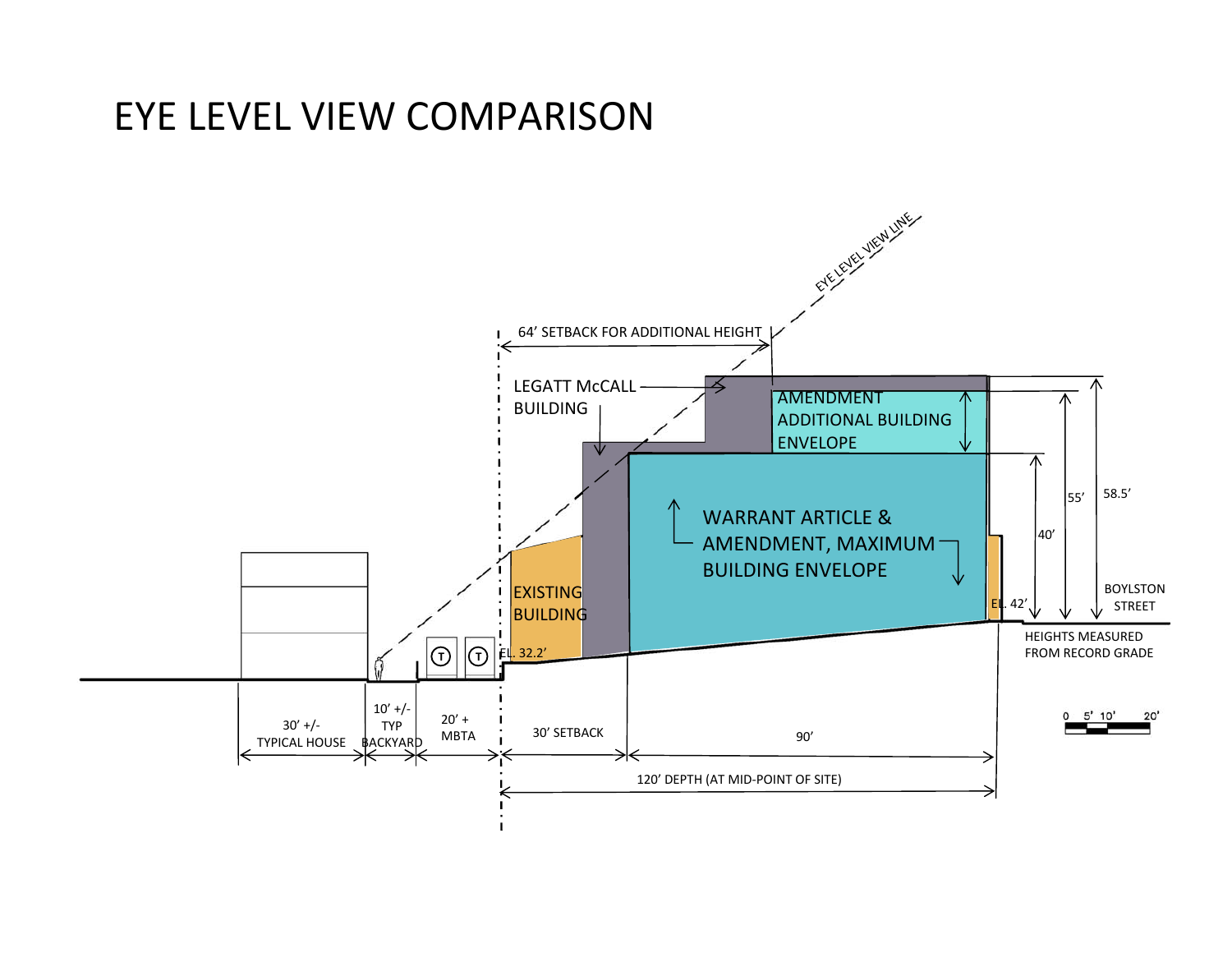#### $\overline{\phantom{a}}$ ARTICLE 14

#### FOURTEENTH ARTICLE

To see if the Town will amend the Zoning By-Law as follows:

- I. With respect to the parcels of land located at 111 Boylston Street, 10-12 Kerrigan Place and the parcel between these addresses owned by the Town of Brookline:
	- 1. Create a new zoning district designated G-1.0 (DP) to define the zoning of the parcels of land located at 111 Boylston Street, 10-12 Kerrigan Place and the parcel between these addresses owned by the Town of Brookline.
- II. With respect to a ZONING MAP CHANGE:
	- 1. Change the Zoning Map to reflect the new G-1.0 (DP) as described in this Article.
- III. With respect to ARTICLE III, ESTABLISHMENT OF ZONING DISTRICTS, SECTION 3.01 – CLASSIFICATION OF DISTRICTS, insert the following new number 8:
	- 8. G-1.0 (DP) Davis Path (Refer to §5.06, Special District Regulations)
- IV. With respect to ARTICLE V DIMENSIONAL REQUIREMENTS, SECTION 5.01 TABLE OF DIMENSIONAL REQUIREMENTS, add a new line in the Table after G-1.0 for the new district G-1.0 (DP) as follows:

| <b>SECTION 5.01 TABLE OF DIMENSIONAL REQUIREMENTS</b> |                                                         |                                         |                                              |                                        |                                       |                                              |     | <b>PBI</b> <sup>11</sup> |                     | MINIMUM YARD <sup>3</sup> | OPEN SPACE |                          |                       |
|-------------------------------------------------------|---------------------------------------------------------|-----------------------------------------|----------------------------------------------|----------------------------------------|---------------------------------------|----------------------------------------------|-----|--------------------------|---------------------|---------------------------|------------|--------------------------|-----------------------|
| <b>DISTRICT</b>                                       | <b>USE</b>                                              | LOT SIZE<br><b>MINIMUM</b><br>(sq, ft.) | <b>FLOOR AREA</b><br><b>RATIO</b><br>MAXIMUM | PBI <sup>11</sup><br><b>NB</b><br>ONLY | LOT<br><b>WIDTH</b><br><b>MINIMUM</b> | <b>HEIGHT</b> <sup>9</sup><br><b>MAXIMUM</b> |     |                          | (faet)              |                           |            | (% of gross floor area). |                       |
|                                                       |                                                         |                                         |                                              |                                        | (feet)                                |                                              | в   | NB.                      | From <sup>1.8</sup> | Side 2                    | Rear       | Landsc.                  | Useable <sup>13</sup> |
| $G-1.0$<br>(DP)                                       | Any Structure or Principal use<br>(dwelling-footnote 5) | None                                    | 1.0                                          | N/A                                    | None                                  | 40                                           | N/A | N/A                      | None                | None                      | $10+L/10$  | See $$5.06$              | None                  |

V. With respect to ARTICLE V - DIMENSIONAL REQUIREMENTS, SECTION 5.06, SPECIAL DISTRICT REGULATIONS add a new paragraph e. under Special Districts, to read as follows:

e. Davis Path General Business District G-1.0 (DP)

1. The Minimum Yard Setback from the property line bordering the MBTA train tracks shall be 30 feet.

2. No less than 50% of this Minimum Yard Setback shall be devoted to landscaped open space.

#### PETITIONER'S ARTICLE DESCRIPTION

The intent of this Article is to correct the Town Zoning By-Laws in order to adequately protect the Emerson Garden and historical White Place neighborhoods. It has been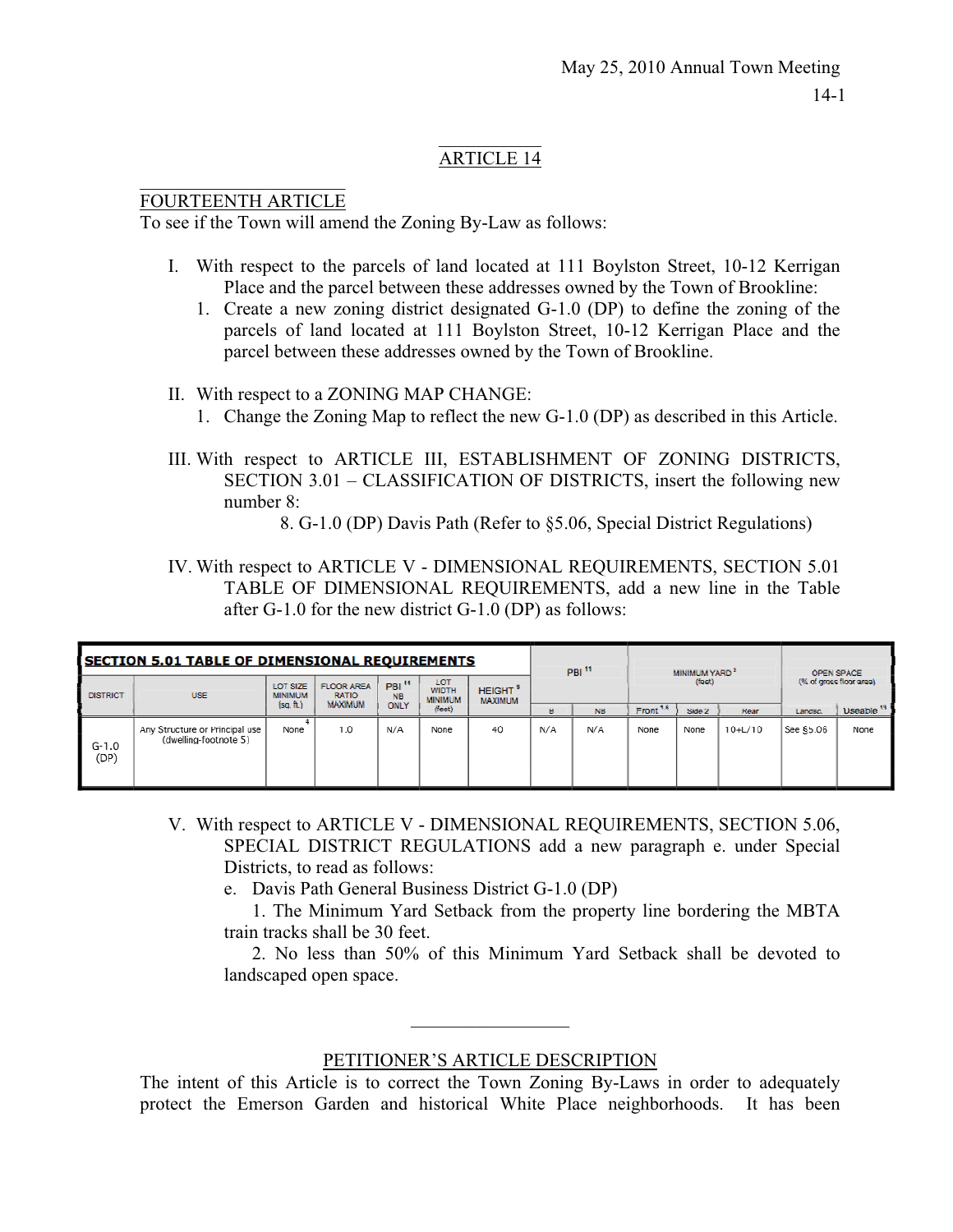# May 25, 2010 Annual Town Meeting 14-2

demonstrated that the current G-2.0 zoning is not sufficient protection for the small, residential area. Additionally, Article 1, section 1 of the Zoning By-Laws requires greater protection for the neighborhoods than that afforded by the current G-2.0 zoning.

### **PLANNING BOARD REPORT AND RECOMMENDATION**

 $\overline{\phantom{a}}$  , where  $\overline{\phantom{a}}$ 

This article is being submitted by Citizen Petition and proposes to change the zoning of the parcels located at 111 Boylston Street, 10-12 Kerrigan Place and the Town-owned parcel between those two lots, by reducing the allowed FAR of 2.0 to 1.0 (and therefore removing the ability to participate in Public Benefit Incentives for additional height or FAR), reducing the allowed height to 40', and creating an overlay district, called G-1.0 (DP), with a minimal dimensional requirement for the yard setback of the building from the MBTA property line of 30 feet, and requiring that 50% of this yard be landscaped open space. In 1993, Town Meeting rezoned these properties from I-1.0 to G-2.0, thus acknowledging that for redevelopment to occur, greater density would need to be allowed. At this time, a shadow study was completed to show that the greater density would have minimal impact on White Place, compared to existing shadows. The 2005-2015 Comprehensive Plan designated this area as an appropriate location for development and an opportunity to enhance the Route 9 corridor streetscape and provide a greater tax base to the Town.

In 2008, the Planning Board gave a favorable recommendation and the Board of Appeals approved special permits for a commercial development for this site. The proposed building was three stories, with a recessed fourth story, and underground parking for 265 cars. The proposed building was setback 20 to 47 feet from the MBTA tracks and was heavily landscaped. An abutter appealed the Board of Appeals approval but subsequently withdrew it when it appeared the development was not going forward. Recently, a requested one year time extension from the developer was withdrawn, meaning that the special permit approvals will expire on April 15, 2010. Any future project would be required to begin anew the review and approval process.

The Planning Board believes that halving the FAR for these sites is not appropriate and would be a disincentive to new development. Rather, design guidelines addressing setbacks, landscaping, building design and number of required parking spaces should be further evaluated to ensure greater protection to the White Place neighborhood. Replacing the dilapidated and vacant Red Cab building with a new development will speed the revitalization of this area and greatly enhance the appearance of Boylston Street.

Therefore, the Planning Board unanimously recommends NO ACTION on Article 14 and that further study of the site be undertaken to evaluate appropriate design guidelines to minimize the impact on White Place while allowing appropriate redevelopment.

 $\overline{\phantom{a}}$  , where  $\overline{\phantom{a}}$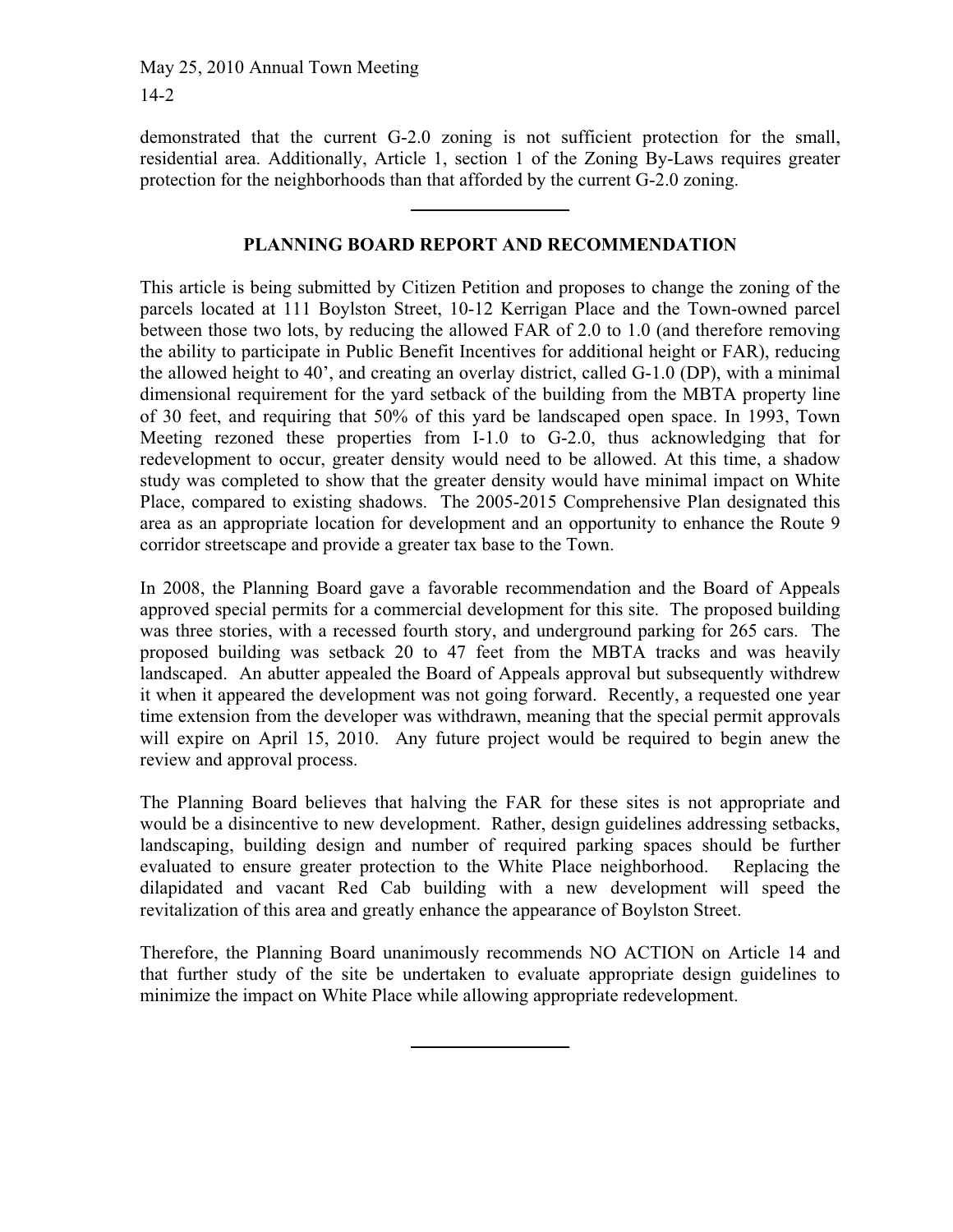#### $\mathcal{L}_\mathcal{L}$  , which is a set of the set of the set of the set of the set of the set of the set of the set of the set of the set of the set of the set of the set of the set of the set of the set of the set of the set of SELECTMEN'S RECOMMENDATION

The Board of Selectmen plans on taking a vote on Article 14 at its May 11 meeting. A recommendation will be included in the Supplemental mailing that will be sent out the weekend before Town Meeting.

--------------

#### \_\_\_\_\_\_\_\_\_\_\_\_\_\_\_\_\_\_\_\_\_\_\_\_\_\_\_\_\_\_\_\_\_\_\_\_\_\_\_\_\_\_\_\_ ADVISORY COMMITTEE'S RECOMMENDATION

#### BACKGROUND:

This article is being submitted by Citizen Petition and proposes to change the zoning of the parcels located at 111 Boylston Street, 10-12 Kerrigan Place and the Town-owned parcel between those two lots, by reducing the allowed FAR of 2.0 to 1.0 (and therefore removing the ability to participate in Public Benefit Incentives for additional height or FAR), reducing the allowed height to 40', and creating an overlay district, called G-1.0 (DP), with a minimal dimensional requirement for the yard setback of the building from the MBTA property line of 30 feet, and requiring that 50% of this yard be landscaped open space. In 1993, Town Meeting rezoned these properties from I-1.0 to G-2.0, thus acknowledging that for redevelopment to occur, greater density would need to be allowed. At that time, a shadow study was completed to show that the greater density would have minimal impact on White Place, compared to existing shadows. The 2005-2015 Comprehensive Plan designated this area as an appropriate location for development and an opportunity to enhance the Route 9 corridor streetscape and provide a greater tax base to the Town.

In 2008, the Planning Board gave a favorable recommendation and the Board of Appeals approved special permits for a commercial development for this site. The proposed building was three stories, with a recessed fourth story, and underground parking for 265 cars. The proposed building was setback 20 to 47 feet from the MBTA tracks and was heavily landscaped. An abutter appealed the Board of Appeals approval but subsequently withdrew it when it appeared the development was not going forward. Recently, a requested one year time extension from the developer was withdrawn, meaning that the special permit approvals will expire on April 15, 2010. Any future project would be required to begin anew the review and approval process.

#### DISCUSSION:

The Advisory Committee heard a summary of the subcommittee hearing testimony and heard directly from a number of petitioners and a representative of EDAB. The following summarizes that information:

In Support of Article 14, a number of petitioners, including residents of White Place, utilizing software provided by the prior developer of the property, visually outlined the effect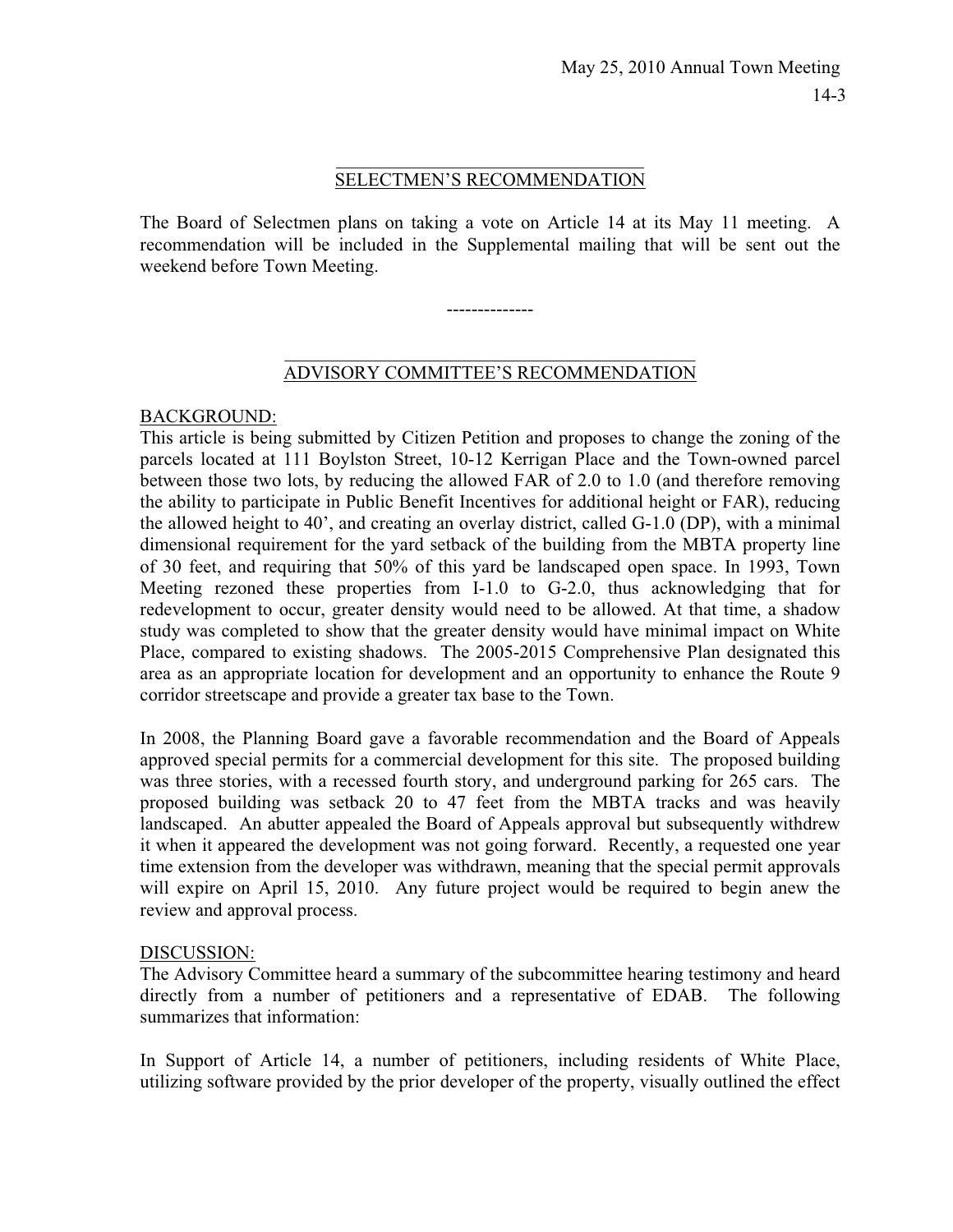May 25, 2010 Annual Town Meeting 14-4

(largely shadow and massing) of the proposed development that had been previously approved.

Petitioners noted that, in their view, the Town now had the opportunity to get development on the parcel "right" since the proponent of the prior permitted project was not seeking an extension to their previously granted permit. The presentation demonstrated that, at the current setback of twenty feet (and a FAR of 2.0), there was significant shadow on the parcel, especially in the winter months. They noted that in addition to the height of the then proposed structure, the current required setback (twenty feet), and the use by the proponent of the pathway (instead of Boylston Street) as frontage made the effects more pronounced. When questioned, petitioners could not demonstrate what the shadow effect of an FAR 1.0 development (as proposed in Article 14) would be.

Petitioners noted that while some have suggested that their proposal may constitute "spot zoning", actually the zone was created in 1993, and its current zoning (2.0) for this parcel is greater than the allowed FAR of surrounding parcels.

The Planning Department in addressing the article noted that while the surrounding parcels were zoned with FAR 1.0, a number of properties in the area had greater FAR due to their status as non-conforming buildings. The department's spokesperson did agree that the shadow effect of the prior approved development was an issue.

A member of the Planning Board testified that the Board had recommended "No Action" on the Article, but that the Board had sympathy for the White Place neighborhood given the demonstrated shadow effect. The member also noted that because "above ground" parking did not count against FAR (unlike the zoning in Coolidge Corner where "above ground" parking is included in FAR calculation), the massing situation was heightened. In restating the Planning Board's position, he noted that the Planning Board believes that halving the FAR for these sites is not appropriate and would be a disincentive to new development. Rather, design guidelines addressing setbacks, landscaping, building design and number of required parking spaces should be further evaluated to ensure greater protection to the White Place neighborhood. Replacing the dilapidated and vacant Red Cab building with a new development will speed the revitalization of this area and greatly enhance the appearance of Boylston Street. The Planning Board felt that further study of the site be undertaken to evaluate appropriate design guidelines to minimize the impact on White Place while allowing appropriate redevelopment.

The property owner testified that her family had owned the parcel since the mid 1970's, and that she hoped to find a developer who could bring an appropriate economic development to the property that would be of benefit to the Town.

A member of the Economic Development Advisory Board testified that while EDAB had sympathy for the abutters' points of view, the parcel was an important development opportunity for the Town, and the petitioners' proposal had the effect of making development on the parcel uneconomical.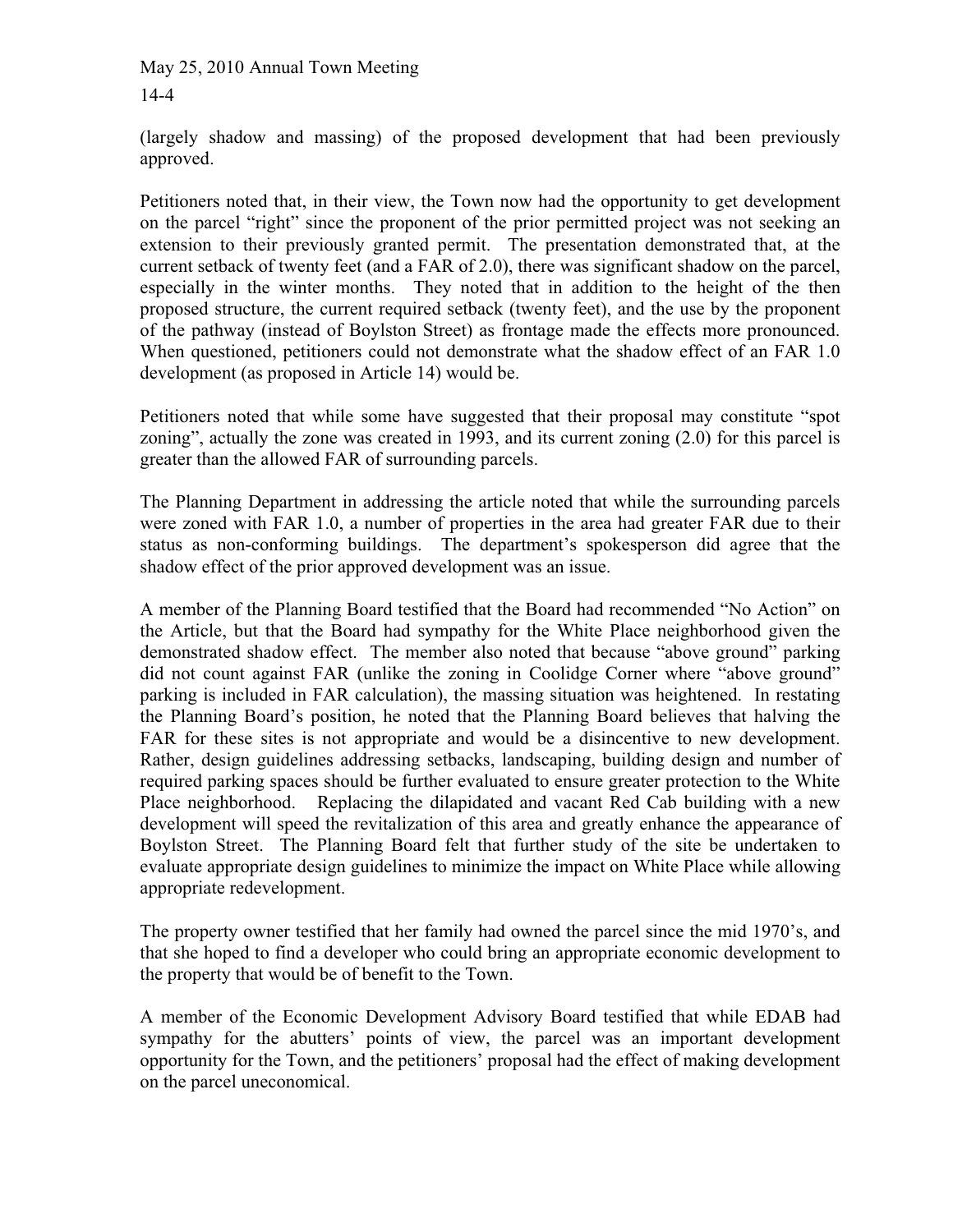There was broad discussion between the petitioners, neighbors, Planning Board and Planning Department representatives, the property owner and the members of the Subcommittee.

A number of Subcommittee members suggested that given neighborhood concerns as demonstrated by the modeling software and surrounding zoning, the Article was warranted. Specific discussion was given to the basic framework of the Town's zoning, and the importance held in it to a development that was consistent with surrounding neighborhoods and buildings.

Various participants noted that a FAR of 1.0 would not allow (economically) an appropriate use of the parcel.

Others noted that (1) including above ground parking in the FAR calculation, and (2) establishing greater setbacks might resolve the problems presented, but that such changes would be in all likelihood beyond the scope of the article. It was noted that the Planning Department had requested \$50,000 to study these various questions, but given the Town's fiscal constraints, those funds have not been committed, so the studies the Planning Department needed to provide informed advice were not available.

There was then discussion as to whether, given the general view, that there were legitimate issues presented related to setbacks and shadow, and since the current project proponents right to build the development had lapsed, a short term imposition of the petitioners' zoning proposal (with a clear and definitive sunset provision) might not provide an opportunity for all the stakeholders to achieve consensus. The subcommittee stated that this would be its recommendation.

A representative of EDAB stated that he supported the intent of Article 14 to reduce the proposed building's shadow impact on the abutting residential neighborhood, but does not support a moratorium because that would freeze development on the parcel and would create uncertainty for developer. He suggested that a 2.0 FAR development could generate an additional \$400,000 in property taxes for the town and a moratorium would delay that, and that an FAR below 2.0 would not be financially feasible. Instead, he proposed a new article that would: 1) establish a 40 foot height maximum and a 30 foot rear setback; 2) keep the FAR at 2.0; 3) with Public Benefits allow a height of 55 feet along Boylston Street, and limiting the height of that one story to minimize the shadow impact and required Design Guidelines to minimize the effect on White Place and the Boylston Street Playground.

The EDAB representative presented a drawing which presented a December 21st (noon) shadow model that showed that that smaller and set back additional floor would not produce shadows greater than a FAR 1.0 building. On questioning as to whether the same shadow impact would exist at 9am or 3pm on the same day, the representative stated that he had not done such a study.

### RECOMMENDATION:

The modeling of the proposed project at 111 Boylston St which represented a maximum build out at the current zoning had a real impact on committee members and showed that current zoning is too dense for the site given its context. The committee heard a suggestion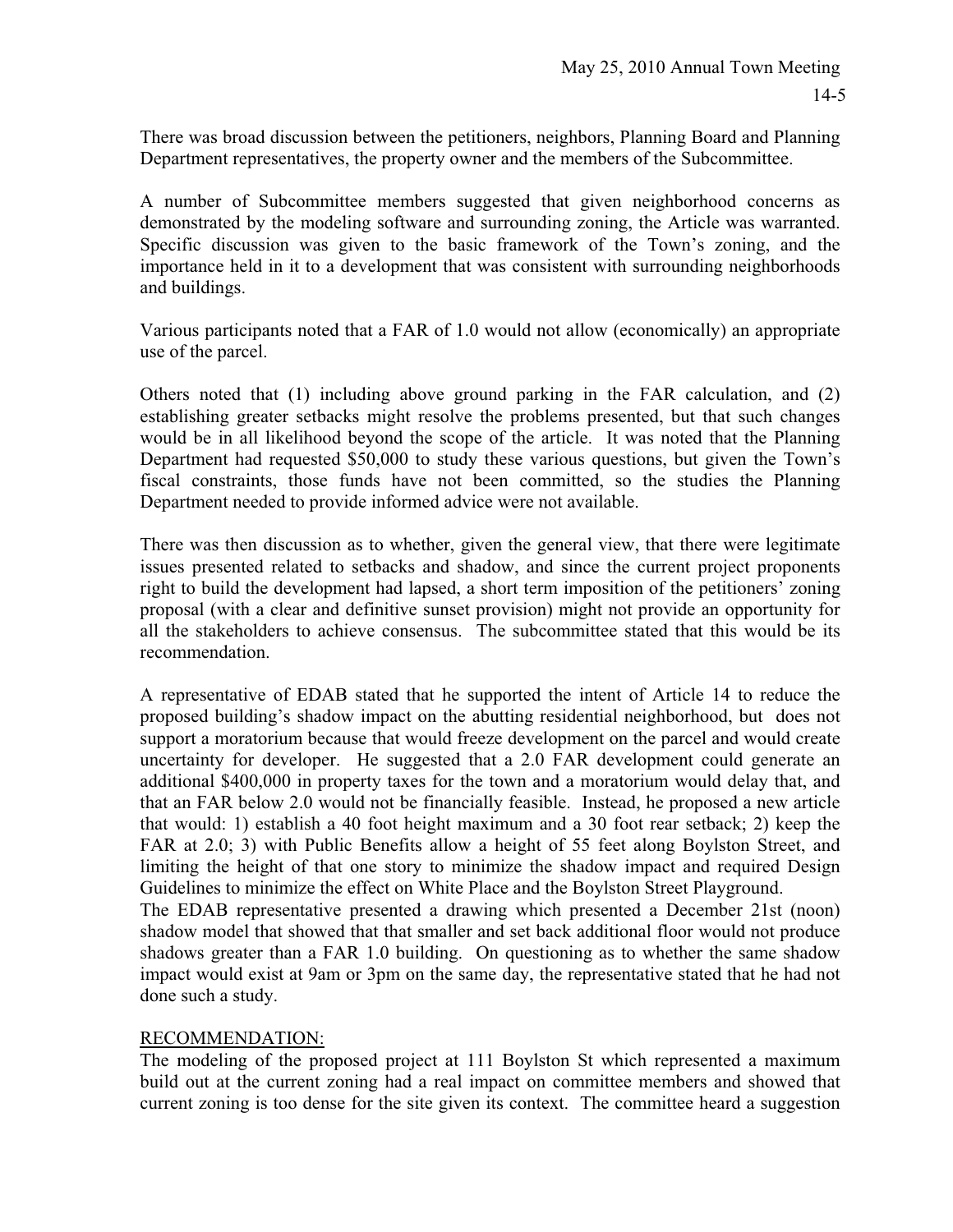# May 25, 2010 Annual Town Meeting 14-6

that the Planning Board learned lessons from the project which will result in revised design guidelines for future projects. It also heard that EDAB may have designed a solution but that given timing, a full shadow study had not occurred. However, even with revised design guidelines, current zoning will permit the massing which will dwarf the buildings on White Place and impose shadows that will keep White Place in darkness for a good portion of the year.

The committee heard sympathy for the abutters from the Planning Department, Planning Board and from members of EDAB but also heard that it wasn't possible to get the zoning "right" without a zoning study and certainly not within the time frame necessary to implement for this town meeting and not within the confines of the zoning proposal before us. The committee is therefore proposing an effective development moratorium in this zoning district until after the 2011 Annual Town Meeting. This will provide the time necessary for the Planning Department, EDAB and the Planning Board to study what is the correct FAR, setbacks and parking requirements for the site which allow for an economically viable project that will be a better fit given the site's context. The fact that the development at 111 Boylston St. will not proceed as previously permitted provides us with an opportunity to really study what lessons are to be learned and get it right.

The vehicle for imposing the moratorium is to accept the petitioners proposed change in the zoning, under which EDAB has determined that an economically driven development project is not possible but have it sunset after the Spring 2011 Town Meeting. This should provide sufficient time for the appropriate study and process to occur to get the zoning right. The language proposed below takes the petitioner's proposal and reworks it based on drafting input from the Planning Department a bit so that it better fits into the zoning bylaw with the suggested sunset. The substance of the petitioner's proposal is unchanged.

The Advisory Committee voted 18-1-3 to accept the subcommittee recommendation and recommended FAVORABLE ACTION on amended Article 14. (Changes to the petitioners' article are shown in the italicized words in the vote below and the related reorganization is shown in the markup thereafter):

VOTED: That the Town amend the Zoning By-Law to create a new zoning district designated G-1.0 (DP) to define the zoning of the parcels of land located at 111 Boylston Street, 10-12 Kerrigan Place and the parcel between these addresses owned by the Town of Brookline, by: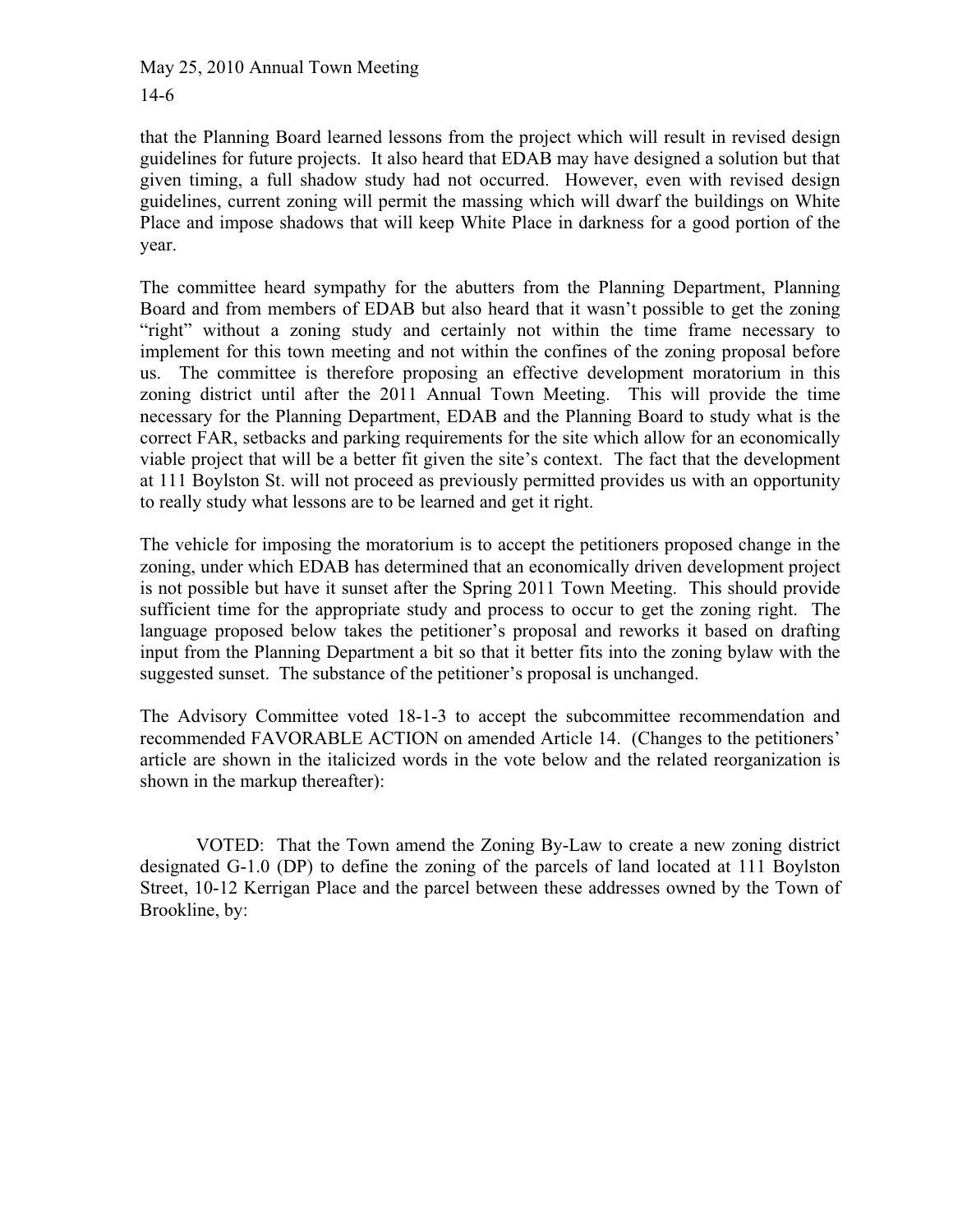**1. Amending the map as shown to add a new G-1.0 (DP) district consisting of the properties currently zoned G-2.0 south of the Green Line and north of Boylston Street between (but not including) Davis Path and 99 Boylston Street:**



#### **2. To add the following note to the zoning map:**

*"G-1.0 (DP) district shall be in effect until August 1, 2011. After that date, the district shall cease to be in effect and it shall be removed from the zoning map and these properties will revert to G-2.0 zoning."* 

#### **3. Amend Section 3.01 (Classification of Districts) by adding a new 3.01.2.c.8 as follows:**

"*8) G-1.0 (DP) Davis Path (Refer to Sec. 5.06, Special District Regulations) – Note: G-1.0 (DP) district shall be in effect until August 1, 2011. After that date, the district shall cease to be in effect and this section 3.01.2.c.8 shall be removed from the Zoning Bylaw.*"

#### **4. Amend Table 5.01 - Table Of Dimensional Requirements by adding a new line after G-1.0 for the new district G-1.0 (DP) as follows:**

| TABLE OF DIMENSIONAL REQUIREMENTS<br>וחר<br>501 |            |                             |                                |                                                                           |                          |                |                |           | <b>MINIMUM YARD</b>  | <b>OPEN SPACE</b> |      |                            |        |
|-------------------------------------------------|------------|-----------------------------|--------------------------------|---------------------------------------------------------------------------|--------------------------|----------------|----------------|-----------|----------------------|-------------------|------|----------------------------|--------|
| LOT SIZE                                        |            |                             |                                | <b>FLOOR</b><br>PBI<br>LOT WIDTH <sup>4</sup><br><b>AREA</b><br><b>NB</b> |                          | HEIGHT'        | $PBI^{\prime}$ |           | (feet)               |                   |      | (% of gross floor<br>area) |        |
| <b>DISTRICT</b>                                 | <b>USE</b> | <b>MINIMUM</b><br>(sq. ft.) | <b>RATIO</b><br><b>MAXIMUM</b> | <b>ONLY</b>                                                               | <b>MINIMUM</b><br>(feet) | <b>MAXIMUM</b> |                | <b>NB</b> | Front <sup>1.6</sup> | Side $2,7$        | Rear | Lands<br>C.                | Usable |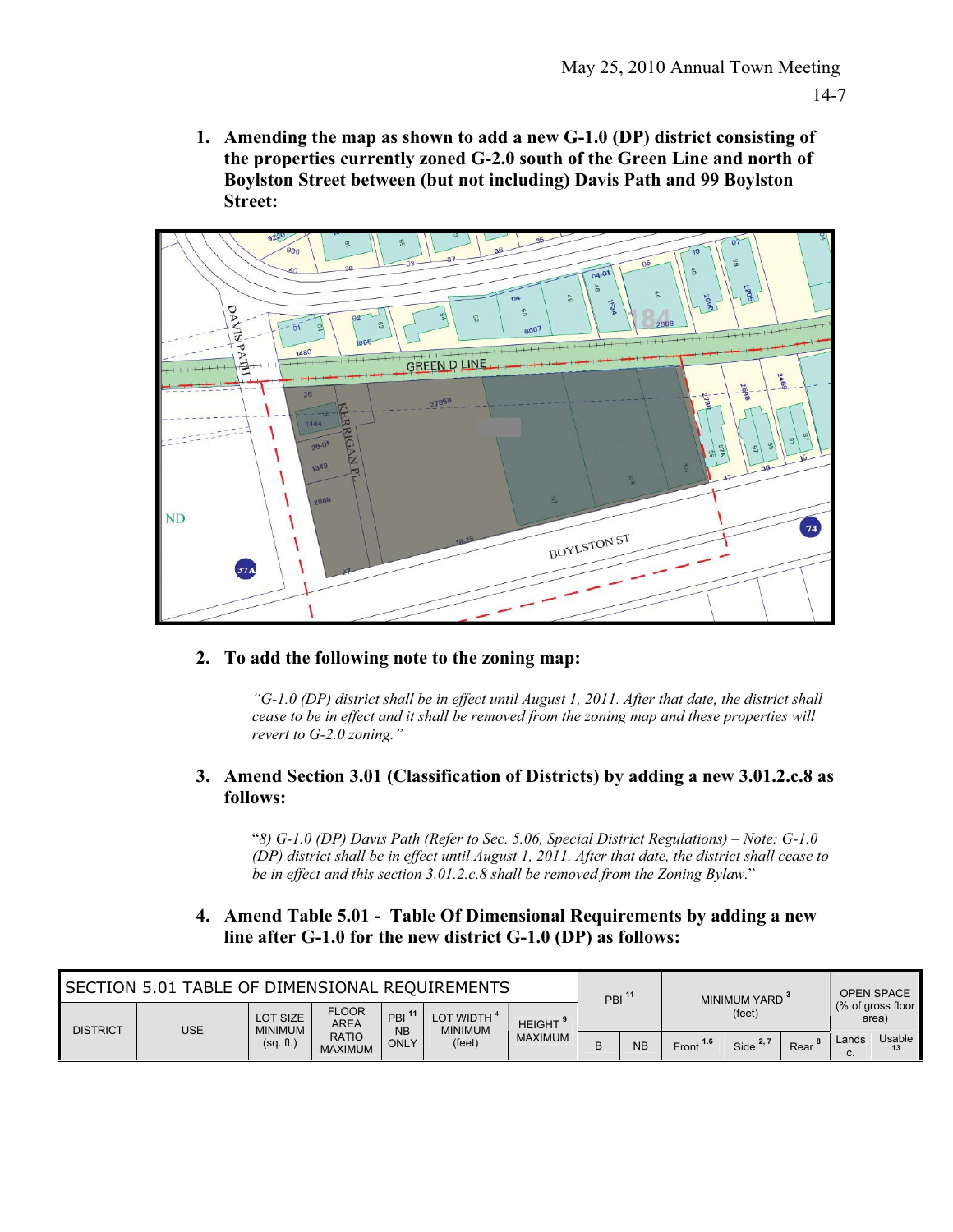| $G-1.0$<br>$(DP)^{18}$ | Any structure or<br>principal use<br>(dwelling-<br>footnote 5) | none | 1.0 | N/A | none | 40 | N/A | N/A | none | none | $10+L$<br>/10 | See<br>Sec<br>5.06 | none |
|------------------------|----------------------------------------------------------------|------|-----|-----|------|----|-----|-----|------|------|---------------|--------------------|------|
|------------------------|----------------------------------------------------------------|------|-----|-----|------|----|-----|-----|------|------|---------------|--------------------|------|

#### **and the following footnote at the bottom of Table 5.01:**

*"18. See Section 5.06(4)(e), Special District Regulations.G-1.0 (DP) district shall be in effect until August 1, 2011. After that date, the district shall cease to be in effect and its line shall be removed from Table 5.01"* 

#### **5. Amend Section 5.06, Special District Regulations by adding a new paragraph 5.06.4.e. as follows:**

*"e. Davis Path General Business District G-1.0 (DP)* 

*1. The Minimum Yard Setback from the property line bordering the MBTA train tracks shall be 30 feet.* 

*2. No less than 50% of this Minimum Yard Setback shall be devoted to landscaped open space.* 

*3. Note: G-1.0 (DP) district shall be in effect until August 1, 2011. After that date, the district shall cease to be in effect and this section 5.06.4.e. shall be removed from the Zoning Bylaw."*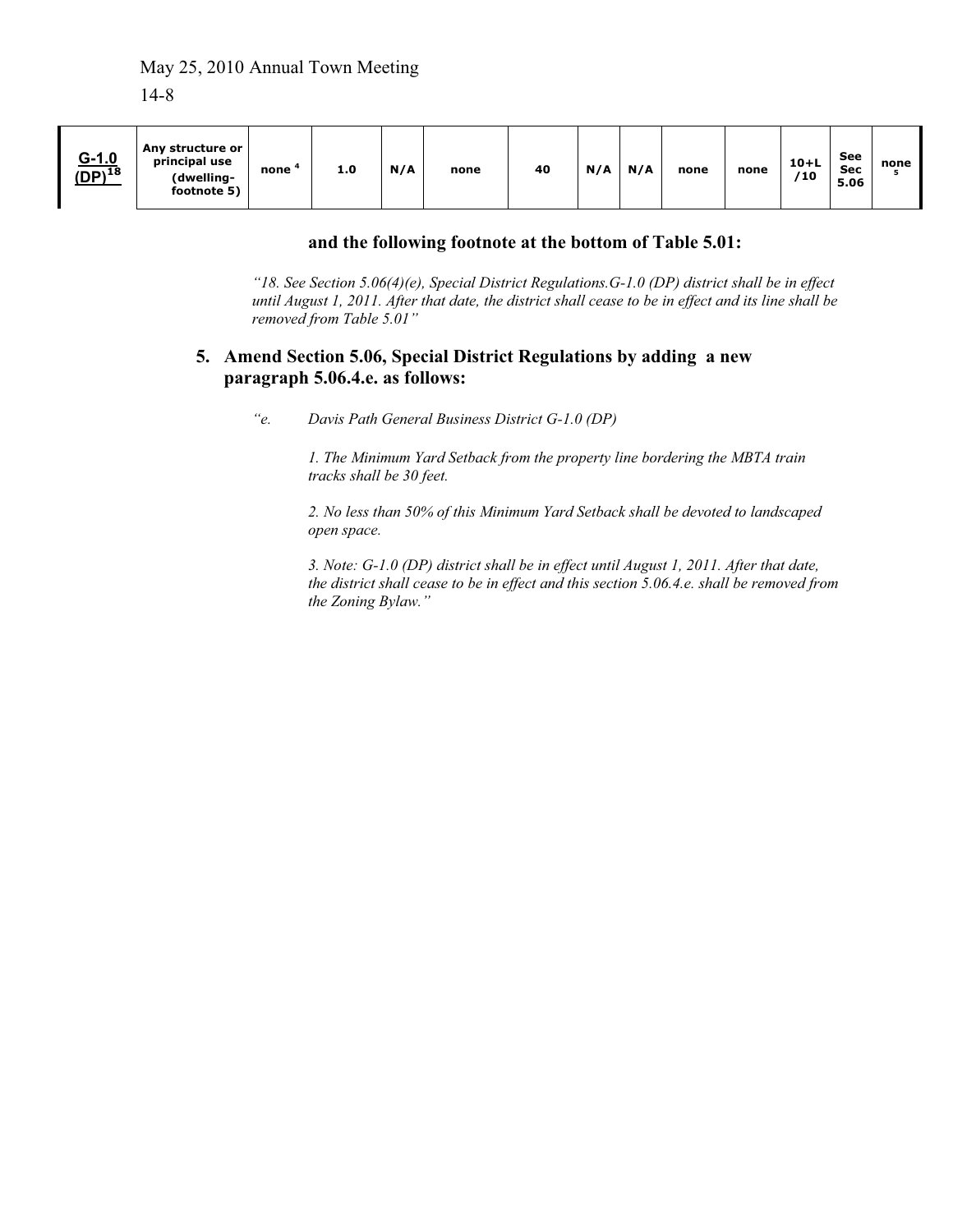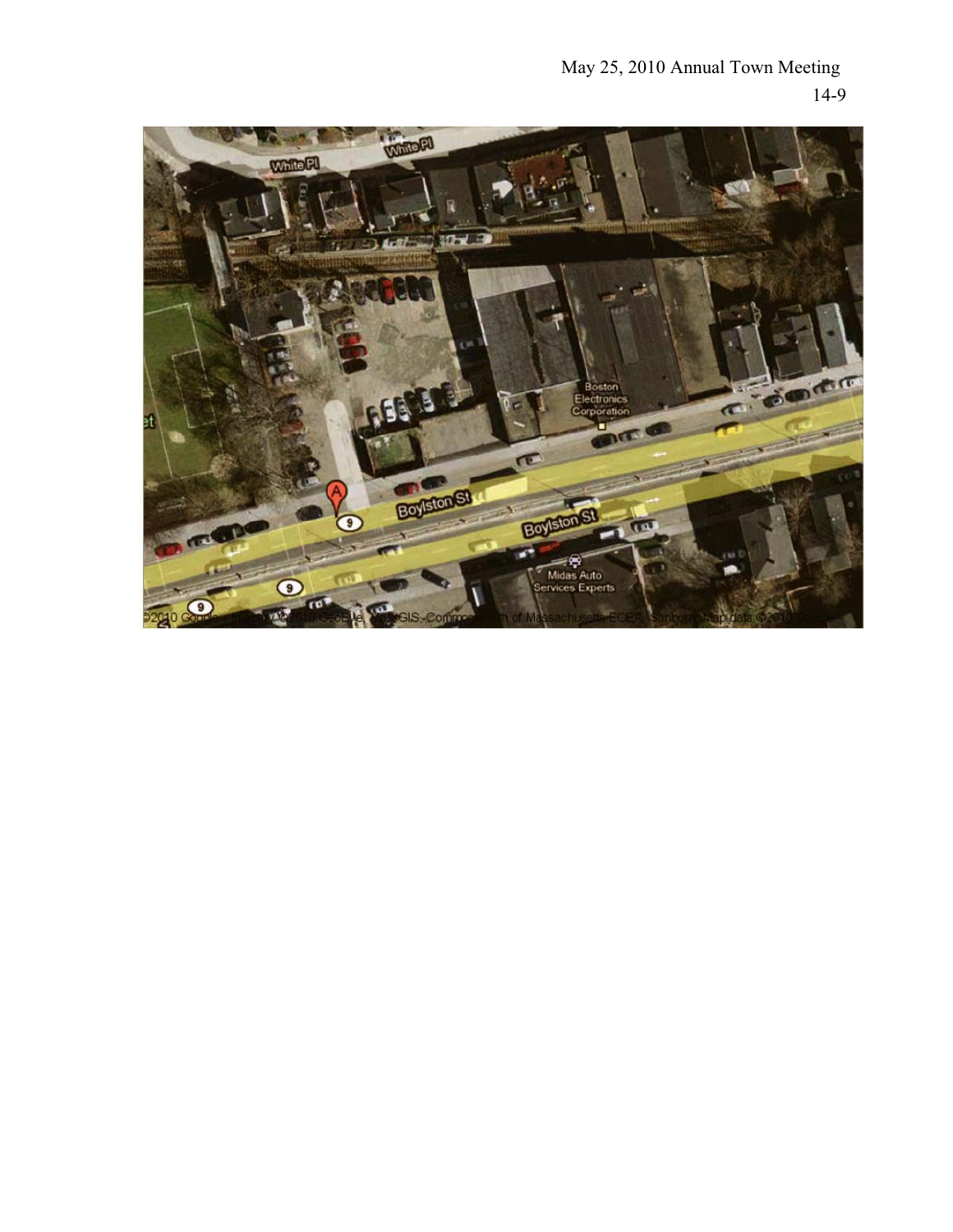# May 25, 2010 Annual Town Meeting 14-10



*XXX*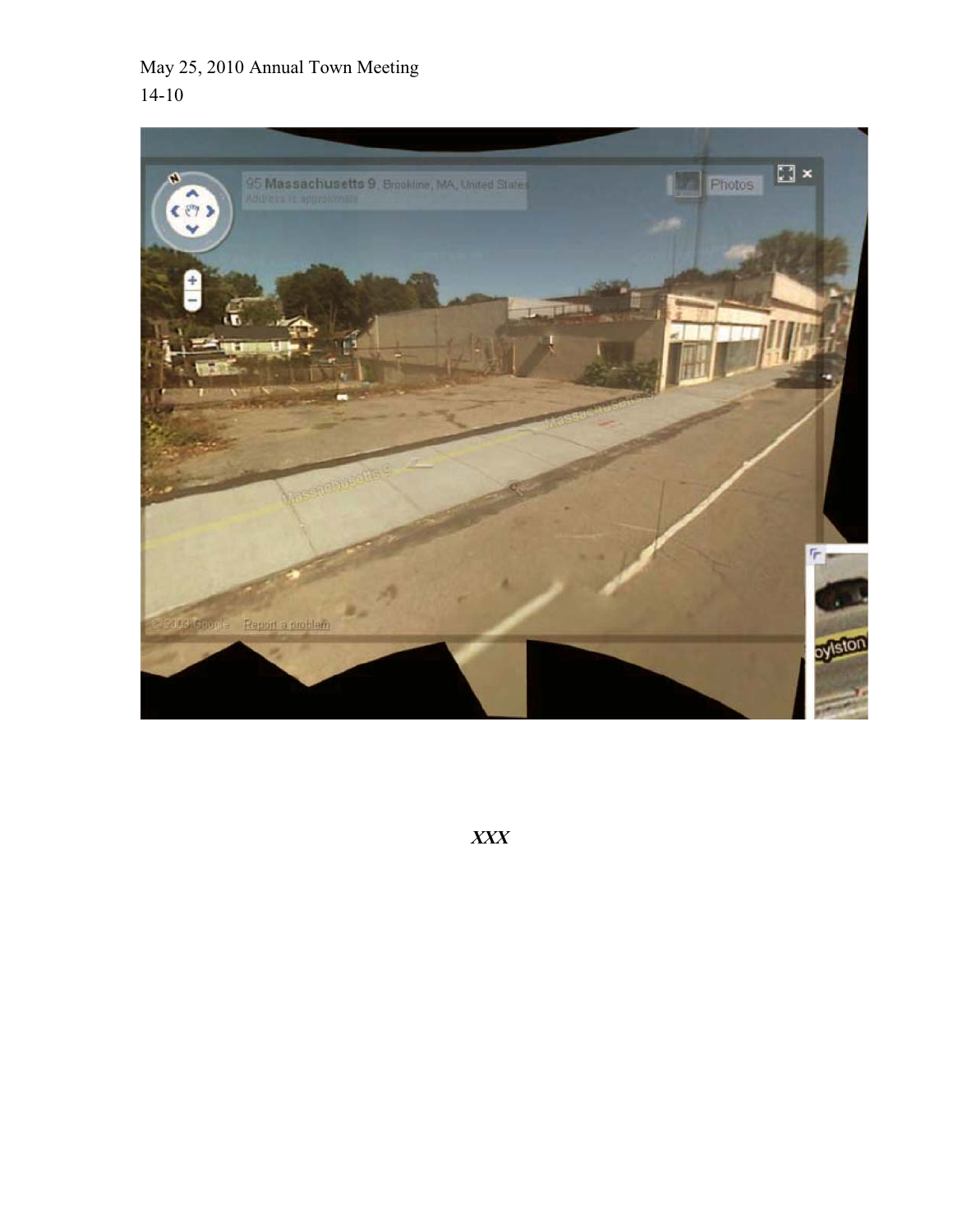#### $\overline{\phantom{a}}$ ARTICLE 14

#### \_\_\_\_\_\_\_\_\_\_\_\_\_\_\_\_\_\_\_\_\_\_\_\_\_\_\_\_\_\_\_\_\_\_\_\_\_\_\_\_\_\_\_\_\_\_\_\_\_\_\_\_\_\_\_\_\_\_\_\_ BOARD OF SELECTMEN'S SUPPLEMENTAL RECOMMENDATION

Article 14 is a petitioned article that would downzone several parcels on the north side of Route Nine east of Davis Path. These parcels – 10-12 Kerrigan Place, 111 Boylston Street, and land owned by the Town in between – would be rezoned into a new special district called the "G-1.0 (DP)", or Davis Path, special district. This rezoning would do the following:

- ▶ Reduce the allowed maximum Floor Area Ratio (FAR) from 2.0 to 1.0
- > Reduce the allowed maximum height to 40 feet, with no option for an increase with public benefit incentives
- Require a setback of 30 feet from the MBTA tracks on the north side of the district, with an additional requirement that 50% of that area be landscaped.

This rezoning is in response to a proposed development of the area that many neighbors felt was too high and too massive. That proposed development raised concerns about shadow impacts and visual impacts to residents on White Place. While the petitioners acknowledged that a 1.0 FAR may be lower than is necessary to protect the neighborhood, they felt they had a limited time to draft a warrant article and submit it to Town Meeting. The petitioners have stated they are open to a higher allowed Floor Area Ratio as long as they feel shadow and massing impacts addressed.

Following the submission of this initial article, two proposed amendments have been brought forward. One amendment – as recommended by the Advisory Committee – would reformat the article slightly, but also would add a sunset provision. Under this proposed amendment, the parcels would revert to the existing zoning in August, 2011. The idea behind this amendment would be to provide time for a more permanent solution to the issues raised to be developed.

The other amendment – developed by TMM Don Warner, who also serves on the Economic Development Advisory Board – would retain the existing 2.0 Floor Area Ratio, retain the warrant article's 40' height limit and 30' setback from the MBTA tracks, but would also permit an additional 15' of height with public benefits if set back 64' from the MBTA tracks and no longer than 194' in length. This amendment would also mandate the Planning Board to create design guidelines for the district.

While these proposed zoning changes have been debated, the owners of the largest parcel affected by this rezoning – 111 Boylston Street – submitted a Preliminary Subdivision Plan for their parcel. As long as a Definitive Subdivision Plan is submitted in seven months, the existing zoning is frozen on this larger parcel for about eight years.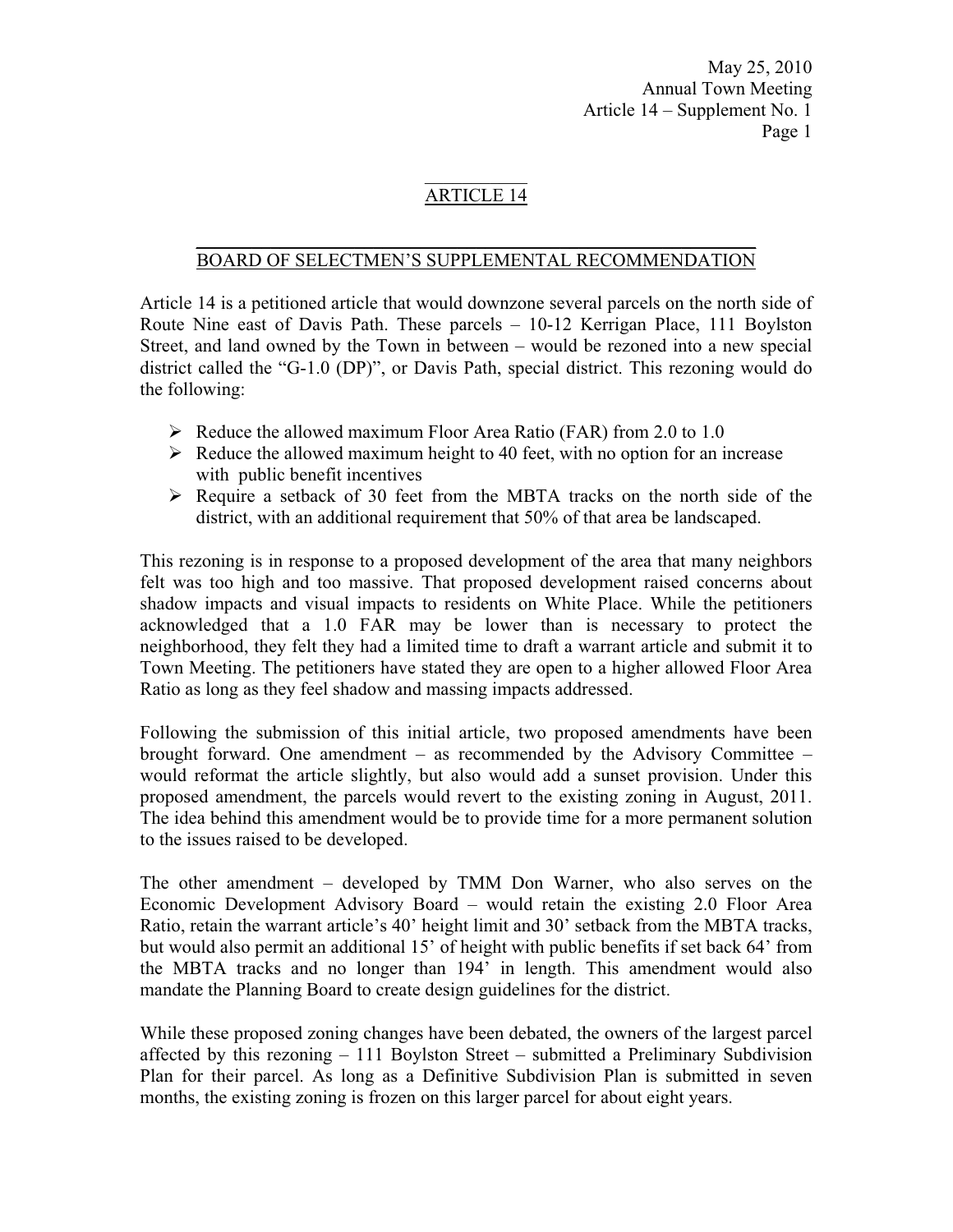The Board of Selectmen discussed the original warrant article and the proposed amendments at length. The Board wants to make sure that the White Place neighbors do not bear an unreasonable shadow or massing impact from any development on these parcels. On the other hand, these parcels are some of the largest remaining sites for possible commercial development that might help the Town fund its schools and other services going forward.

Since the petitioners have expressed their support for the Advisory Committee language, the Board did not vote on the original warrant language. However, the Board did take the following votes:

• Don Warner amendment (failed 1-2-1)

DeWitt – No Daly – No Mermell – Yes Benka – abstain

• Daly amendment (FAR of 1.5) to Advisory Committee vote (failed 2-1-1)

DeWitt – Yes  $Daly - Yes$ Mermell – No Benka – abstain

• Advisory Committee vote (failed 1-2-1)

 $DeWitt - Yes$ Daly – No Mermell – No Benka – abstain

Regardless of what happens with the zoning, the Board feels that there needs to be a thoughtful and detailed study that will resolve the multiple variables affecting appropriate redevelopment of this site. For this reason, the Board voted unanimously to appoint a Davis Path Special District Zoning Study Committee, whose charged is to review and analyze current conditions, zoning and parking requirements, design guidelines, shadow studies, and other land use planning tools such as transit oriented development. The Study Committee is to report back, at or before the November 2011 Town Meeting, with recommendations for zoning amendments to create a Special District under Sec. 5.06 of the Zoning By-Law that would permit appropriate development while mitigating impacts on adjacent neighborhoods and historic districts. The membership is as follows: Selectman, Advisory Committee, Planning Board, Zoning By-Law Committee, EDAB, and four Community Representatives.

-----------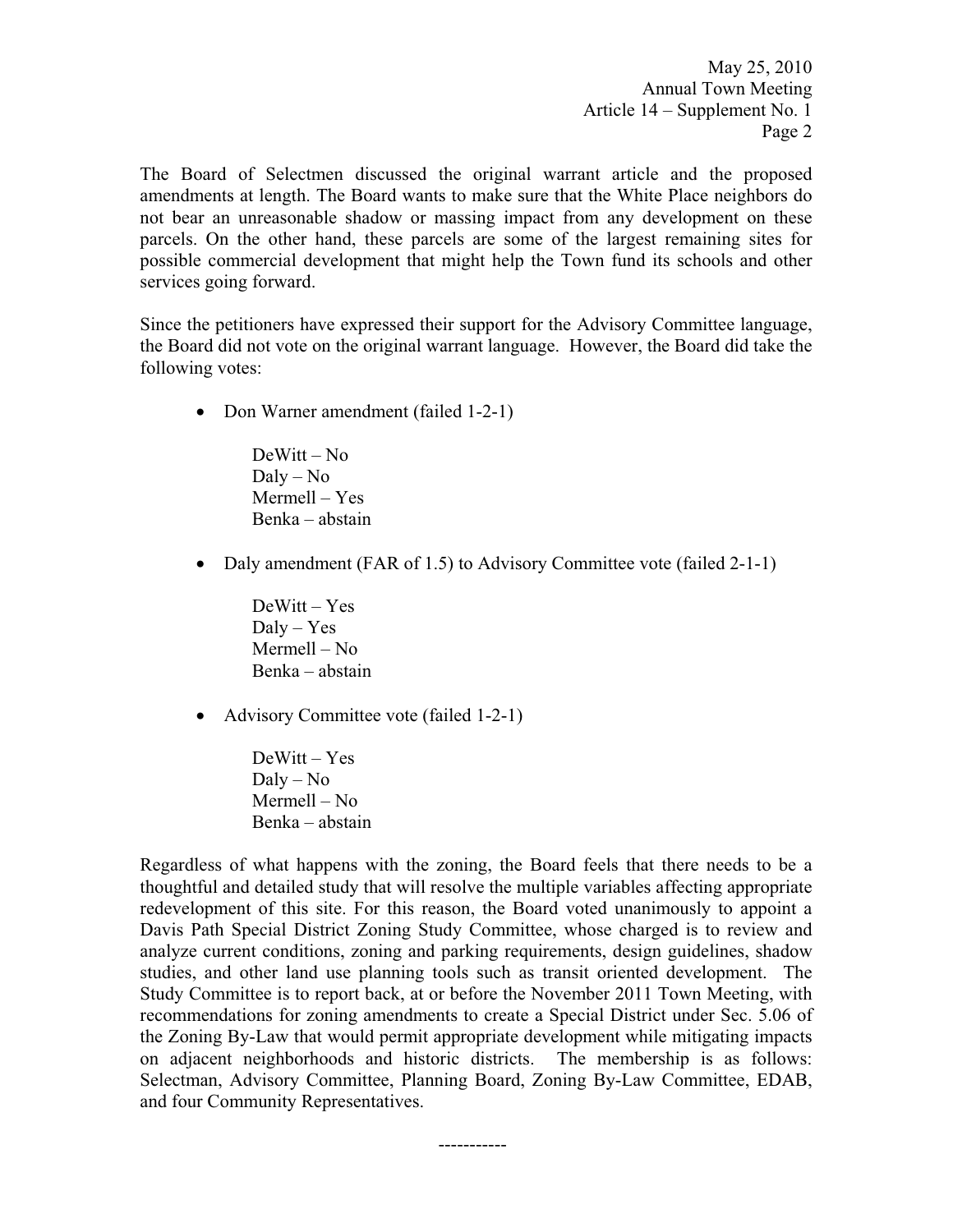#### $\overline{\phantom{a}}$ ARTICLE 14

# **Amendment Offered by Donald A. Warner, TMM Prec-13**

Moved: That the Town amend the Zoning By-Law:

I. With respect to the parcels of land located at 111 Boylston Street, 10-12 Kerrigan Place and the parcel between these addresses owned by the Town of Brookline:

1.**to** create a new zoning district designated G-1**2**.0 (DP) to define the zoning of the parcels of land located at 111 Boylston Street, 10-12 Kerrigan Place and the parcel between these addresses owned by the Town of Brookline.**, by:**

II. With respect to a ZONING MAP CHANGE:

2. Change the Zoning Map to reflect the new G-1.0 (DP) as described in this Article.

**1. Amending the map as shown to add a new G-2.0 (DP) district consisting of the properties currently zoned G-2.0 south of the Green Line and north of Boylston Street between (but not including) Davis Path and 99 Boylston Street:**



III. With respect to ARTICLE III, ESTABLISHMENT OF ZONING DISTRICTS, SECTION 3.01 – CLASSIFICATION OF DISTRICTS, insert the following new number 8: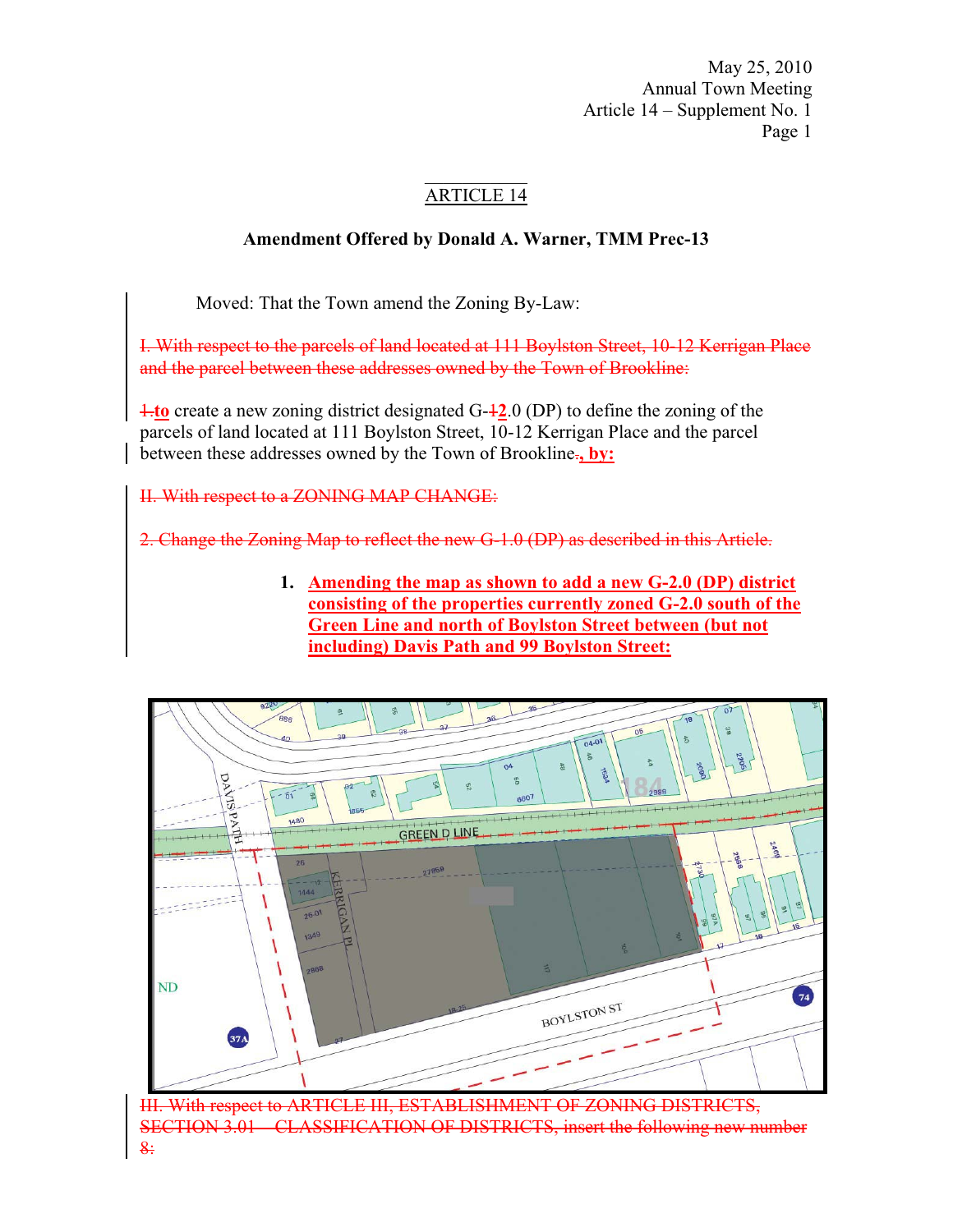### **2. Amend Section 3.01 (Classification of Districts) by adding a new 3.01.2.c.8 as follows:**

"**8**.**)** G-1**2**.0 (DP) Davis Path (Refer to §**Sec.** 5.06, Special District Regulations)

> **3.** IV. With respect to ARTICLE V - DIMENSIONAL REQUIREMENTS, SECTION **Amend Table 5.01** TABLE OF DIMENSIONAL REQUIREMENTS, add**- Table Of Dimensional Requirements by adding a new line in the Table after G-**1**2.0 for the new district G-**1**2.0 (DP) as follows:**

| <b>SECTION 5.01 TABLE OF DIMENSIONAL REQUIREMENTS</b> |                                                                                           |                            |                                                                                                                                                                                     |                            |                           |                     |                   |           |                      | MINIMUM YARD <sup>3</sup> | <b>OPEN SPACE</b> |                            |              |
|-------------------------------------------------------|-------------------------------------------------------------------------------------------|----------------------------|-------------------------------------------------------------------------------------------------------------------------------------------------------------------------------------|----------------------------|---------------------------|---------------------|-------------------|-----------|----------------------|---------------------------|-------------------|----------------------------|--------------|
| <b>DISTRICT</b>                                       | <b>USE</b>                                                                                | LOT SIZE<br><b>MINIMUM</b> | <b>FLOOR AREA</b><br><b>RATIO</b>                                                                                                                                                   | <b>PBI</b> 11<br><b>NB</b> | LOT<br>WIDTH <sup>4</sup> | HEIGHT <sup>9</sup> | PRI <sup>11</sup> |           | (feet)               |                           |                   | (% of gross floor<br>area) |              |
|                                                       | (sq. ft.)                                                                                 |                            | <b>MAXIMUM</b>                                                                                                                                                                      | ONLY                       | <b>MINIMUM</b><br>(feet)  | <b>MAXIMUM</b>      | в                 | <b>NB</b> | Front <sup>1.6</sup> | Side $2,7$                | Rear              | Lands                      | Usable<br>13 |
| $G-12.0$<br>$(DP)$ <sup>18</sup>                      | Any structure or<br>principal-use<br>(dwelling-<br>footnote 5)                            | none <sup>4</sup>          | 4.02.0                                                                                                                                                                              | N/A                        | none                      | 40                  | N/A<br>55         | N/A<br>55 | none                 | none                      | $10+$<br>L/10     | See<br><b>Sec</b><br>5.06  | none         |
|                                                       | $\overline{a}$ $\overline{a}$ $\overline{a}$ $\overline{a}$ $\overline{a}$ $\overline{a}$ |                            | $\blacksquare$ $\blacksquare$ $\blacksquare$ $\blacksquare$ $\blacksquare$ $\blacksquare$ $\blacksquare$ $\blacksquare$ $\blacksquare$ $\blacksquare$ $\blacksquare$ $\blacksquare$ | $\cdots$                   |                           | .                   |                   |           |                      |                           |                   |                            |              |

**18. Note: See Section 5.06(4)(e), Special District Regulations.**

# V. With respect to ARTICLE V - DIMENSIONAL REQUIREMENTS, SECTION 5.06, SPECIAL DISTRICT REGULATIONS add

**4. Amend Section 5.06, Special District Regulations by adding** a new paragraph e. under Special Districts, to read **5.06.4.e.** as follows:

**"**e. *Davis Path General Business District G-*1*2.0 (DP)* 

1. The Minimum Yard Setback from the property line bordering the MBTA train tracks shall be 30 feet.

2. No less than 50% of this Minimum Yard Setback shall be devoted to landscaped open space.

**3. Any additional height above 40 feet permitted under Section 5.31 (Public Benefit Incentives) shall be setback at least 64 feet from the property line bordering the MBTA train tracks and in no case shall be more than 55 feet in height.** 

**4. Any portion of the building permitted under Section 5.31 (Public Benefit Incentives) shall not be longer than 194'.**

**5. The Planning Board shall adopt updated design guidelines for the G-2.0 (DP) district that delineate acceptable design for buildings in this district that will minimize shadow impacts on residences along White**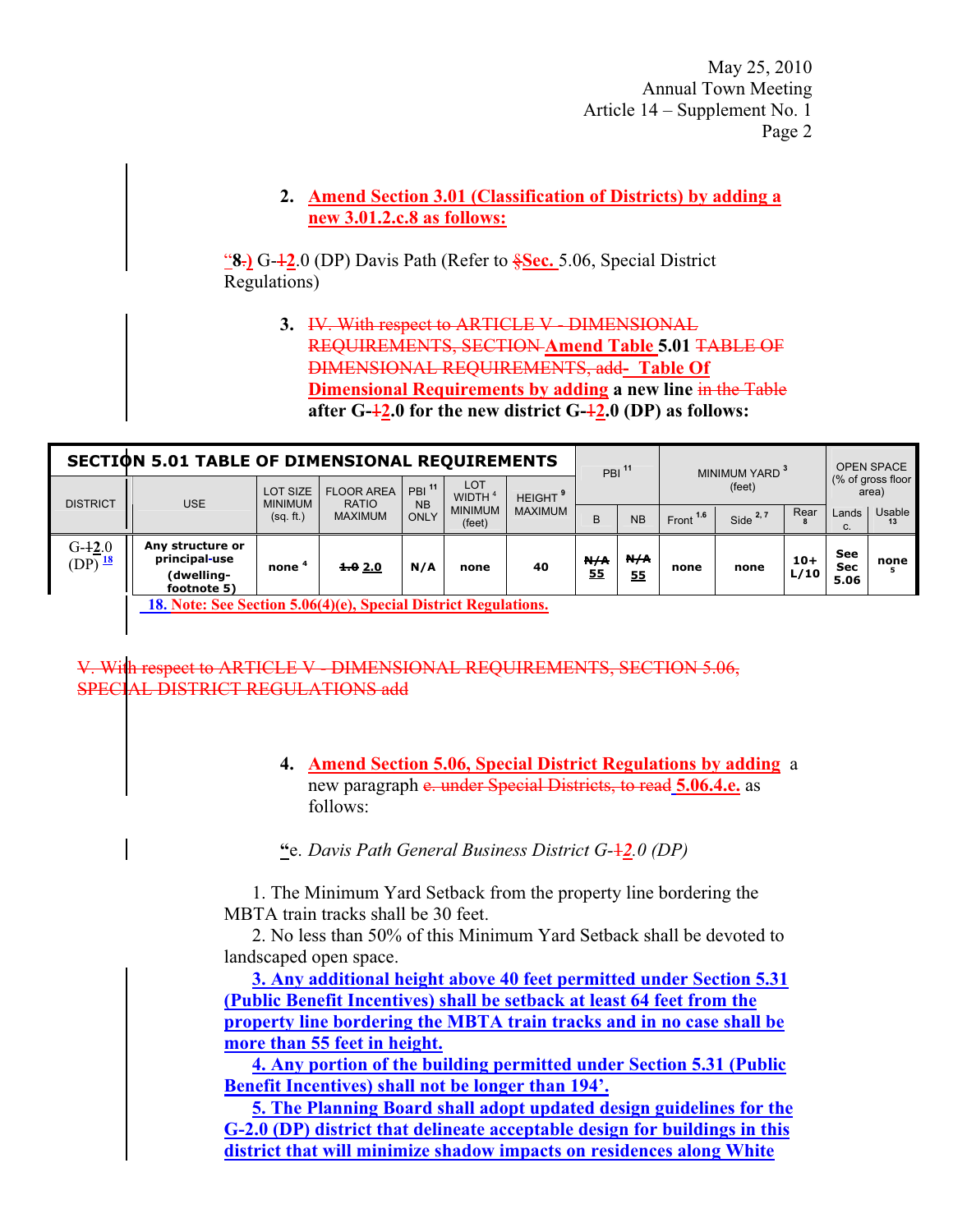**Place and encourage a design and use of materials which will soften the north and west elevations to be more compatible with the abutting residences and Boylston Street Playground.**

| <b>TO:</b> Town Meeting Members<br><b>FR:</b> Economic Development Advisory Board (EDAB)<br>RE: Proposed Warner Amendment to Warrant Article 14 – Red Cab Site Down |
|---------------------------------------------------------------------------------------------------------------------------------------------------------------------|
| <b>Zoning</b>                                                                                                                                                       |
|                                                                                                                                                                     |

-----------

#### **EDAB unanimously recommends favorable action on the amendment offered by Town Meeting and EDAB member Donald Warner, AIA, LEED-AP, for Warrant Article 14.**

**Background:** The Red Cab site (AKA 111 Boylston), 10-12 Kerrigan Place, and an adjacent Town-owned parcel comprise a development site of approximately 35,318 SF. The site is currently zoned "G-2", which was approved by Town Meeting in 1993. At this location, G-2 zoning provides for a maximum Floor Area Ratio (FAR) of 2.0 by right, a maximum building height of 45 feet by right, and up to 60 feet with public benefits. The development company Legatt McCall received a Special Permit for a 70,000 SF 3.5 story medical office building from the ZBA in September 2008. The Special Permit was appealed by local neighbors. Forced by the filing of Article 14 and the potential down zoning of the impacted parcels, the owner of 111 Boylston (the larger parcel east of Kerrigan Place) filed a Preliminary Subdivision Plan to freeze the current zoning.

**Warrant Article 14:** Article 14 proposes to reduce the FAR to a maximum of 1.0, eliminate the height bonuses for public benefits, reduce the maximum building height to 40 feet, and increase the rear (MBTA side) set-back to a minimum of 30 feet. The Advisory Committee has recommended adding a sunset clause which would reinstate the current zoning as of August 2011.

**Warner Amendment:** The amendment proposed by Don Warner would keep the FAR at 2.0, keep the expanded 30-foot setback from the MBTA property, and increase the building set-back for upper floors to 64 feet from the MBTA property, such that the shadow impact on adjacent White Place would be nearly identical to a new building meeting Article 14 standards (see attached graphic). The Warner Amendment also eliminates the sunset clause.

**Rationale**: Several factors are behind EDAB's endorsement of the Warner Amendment: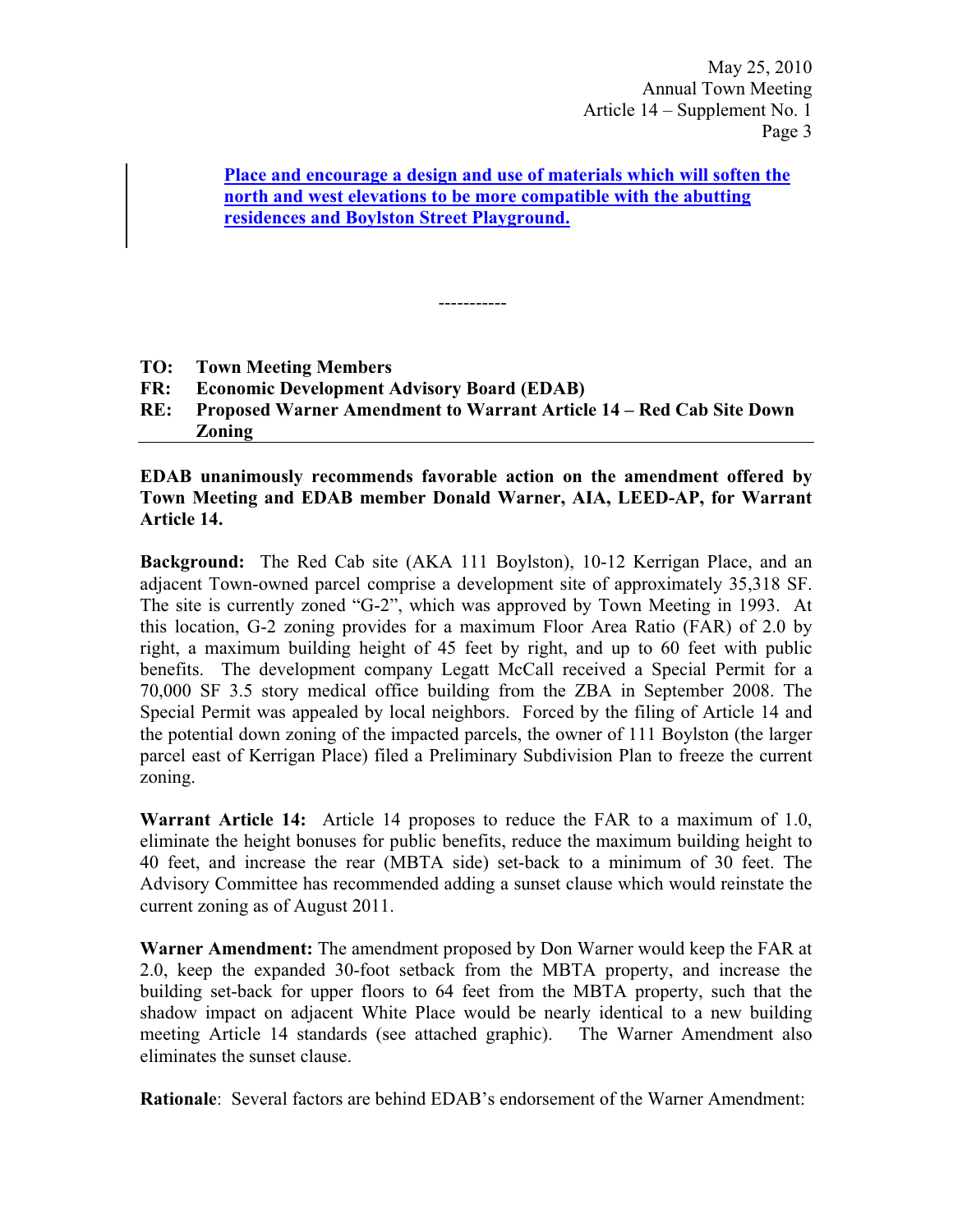- **Existing Conditions:** The Red Cab site is an unattractive and under-utilized property. Given its size and proximity to public transportation, it is one of the very few sites in Brookline able to accommodate significant commercial development. Redevelopment of the site will have positive impacts on adjacent property along the Route 9 corridor, and serve as a key link between Brookline Village and the Cypress Street commercial area.
- $\bullet$  **Financial Feasibility:** It is simply not financially feasible to redevelop the site with an FAR restriction of 1.0. An FAR of 1.0 (identical to the existing building) would not provide sufficient rentable square footage to support the cost of the substantial site improvements, a new building and underground parking. Worse yet, under Brookline's zoning by-law, any FAR below 1.5 would trigger significantly higher parking ratios per square foot—requiring more parking for less building. These restrictions would limit development of the site to a small, one-story, automobile-oriented retail use (such as a Dunkin Donuts or fast-food outlet)—or, more likely, force consideration of alternative development scenarios not limited by market conditions.
- **Alternative Development Scenarios—the Dover Amendment and Chapter 40-B:** Down zoning the site to effectively eliminate a financially feasible market rate development would invite alternative development options, such as a facility owned and occupied by a non-profit hospital or university, or Chapter 40-B affordable housing. Under the Dover Amendment, non-profit institutions are largely exempt from municipal zoning regulations. Eliminating real estate taxes and by-passing local zoning will make the site more attractive to hospitals and universities, especially given its proximity to the LMA. Chapter 40-B affordable housing development also enables the developer to by-pass most local zoning restrictions.
- $\bullet$ Loss of Tax Revenue: The Leggatt McCall proposal included a long term tax agreement with the Town to provide for real estate tax payments *regardless of the ownership and occupancy.* As a result, development of the site under either the existing zoning or the Warner Amendment provisions would result in an increase in commercial property tax of approximately \$400,000 per annum. By contrast, a Dover Amendment development would result in little or no tax revenue. The loss of tax revenue impacts the entire Town, not just one neighborhood.
- **Shadow Impacts:** The issue of shadows on White Place is a legitimate one—but Article 14 is not the only way to address it. Key provisions of the Warner Amendment are the 30' rear set back from the MBTA property line, the upperfloor set back restriction of 64 feet, and size limitation of the upper- floor. The resulting shadows would be essentially the same as those cast by the smaller building allowed under Article 14. A genuine win-win outcome is available under the Warner Amendment.